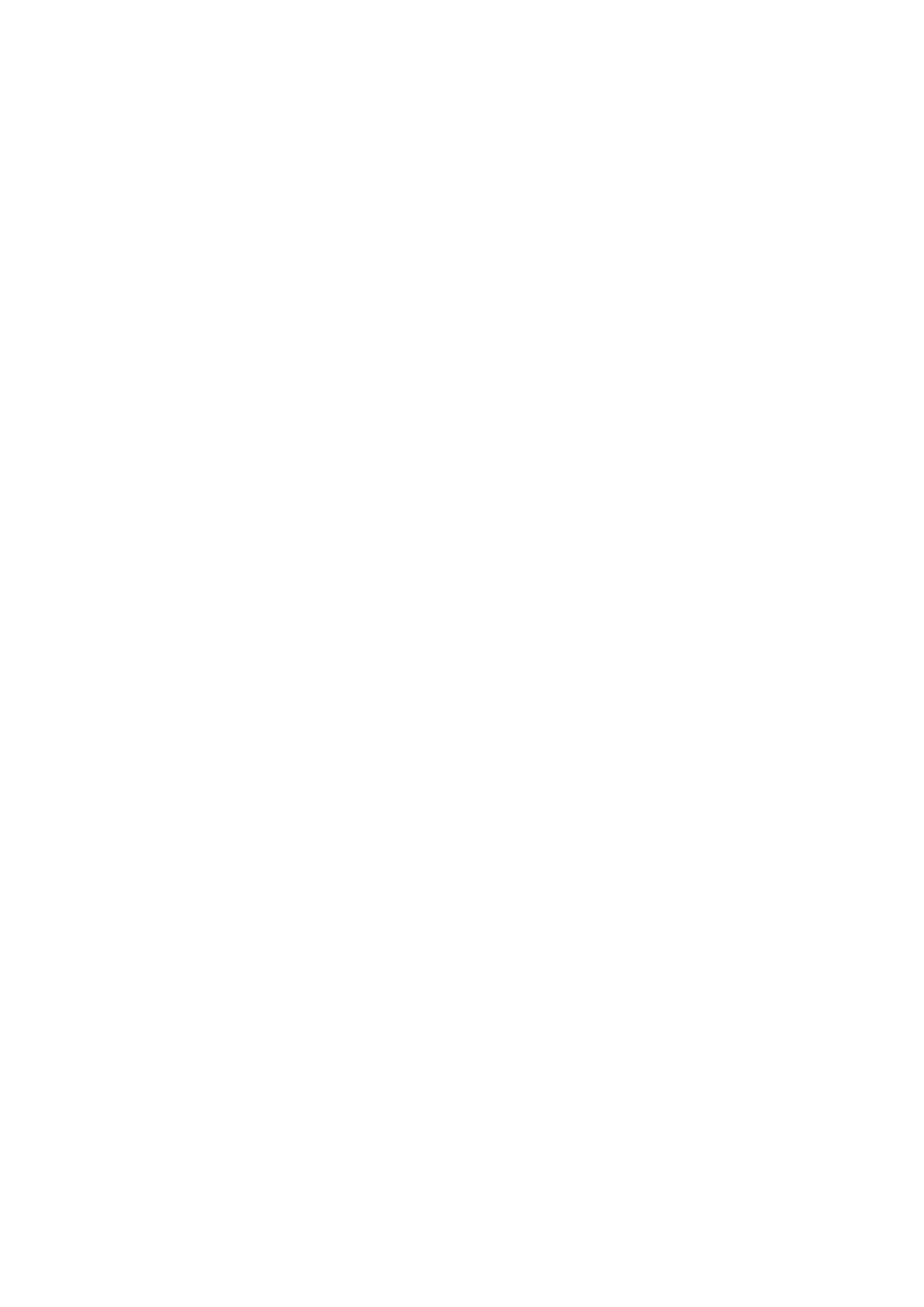# Cognitive Modelling in Language and Discourse across Cultures

Edited by

Annalisa Baicchi and Erica Pinelli

Cambridge **Scholars** Publishing

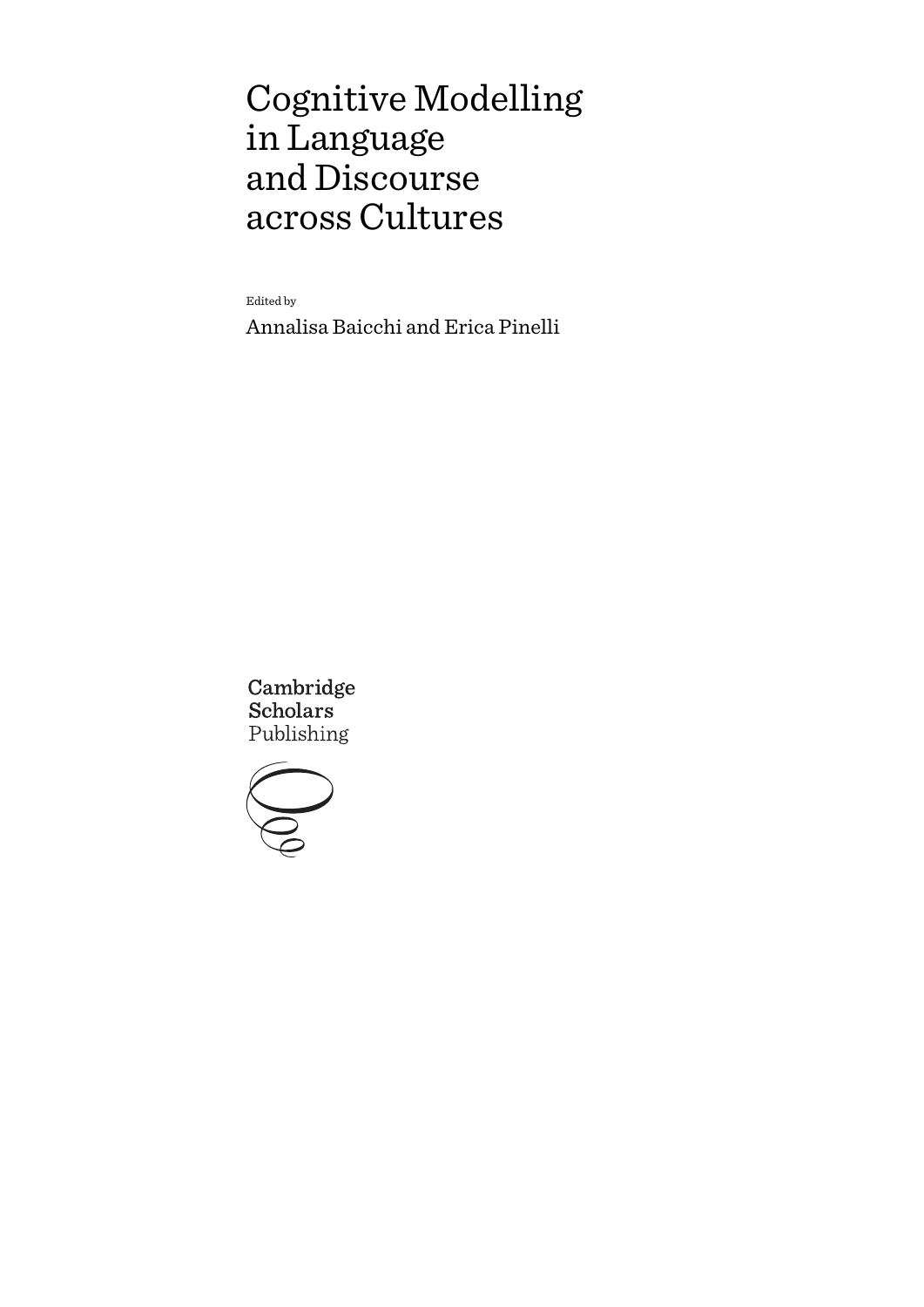Cognitive Modelling in Language and Discourse across Cultures

Edited by Annalisa Baicchi and Erica Pinelli

This book first published 2017

Cambridge Scholars Publishing

Lady Stephenson Library, Newcastle upon Tyne, NE6 2PA, UK

British Library Cataloguing in Publication Data A catalogue record for this book is available from the British Library

Copyright © 2017 by Annalisa Baicchi, Erica Pinelli and contributors

All rights for this book reserved. No part of this book may be reproduced, stored in a retrieval system, or transmitted, in any form or by any means, electronic, mechanical, photocopying, recording or otherwise, without the prior permission of the copyright owner.

ISBN (10): 1-4438-9127-4 ISBN (13): 978-1-4438-9127-1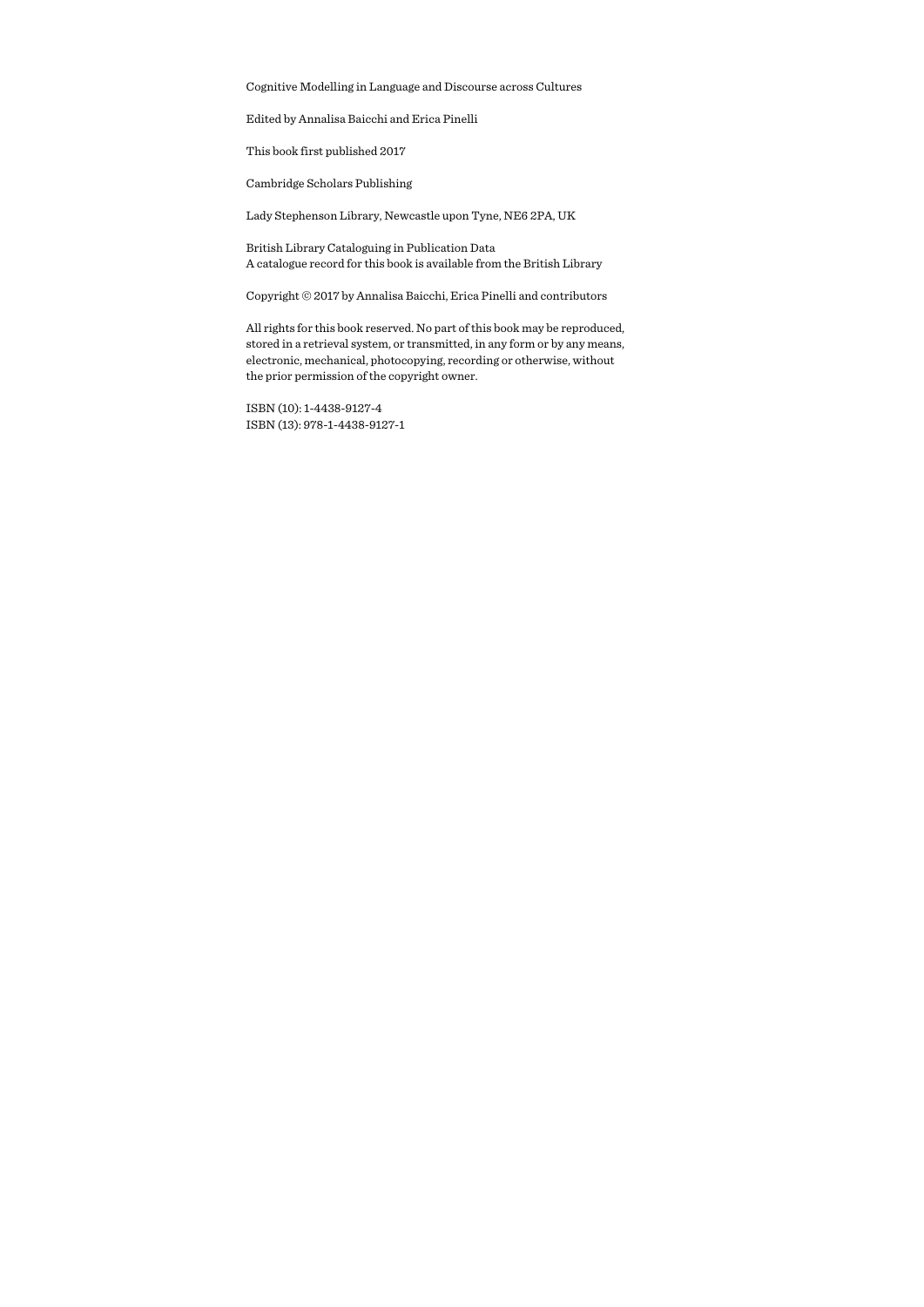# TABLE OF CONTENTS

| Exploring the cognitive motivation of figurativity                                     |
|----------------------------------------------------------------------------------------|
| Erica Pinelli and Annalisa Baicchi                                                     |
| Part One. Figurativity in the Language System                                          |
|                                                                                        |
| Figurative Language in Old Saxon: The Case of Possessive Compounds<br>Caterina Saracco |
|                                                                                        |
| "Liyo akoma liyo": The Periphrastic Diminutive in Modern Greek<br>Evgenia Vassilaki    |
|                                                                                        |
| <b>Figurative Thought and Word Formation</b>                                           |
| Martha Lampropoulou                                                                    |
|                                                                                        |
| Shell Nouns as Discourse Deixis and Metonymic Markers:                                 |
| Syntax-semantics Interface                                                             |
| Issa Kanté                                                                             |
|                                                                                        |
| <b>Illocutionary Constructions and Conceptual Metonymies</b>                           |
| Annalisa Baicchi                                                                       |
|                                                                                        |
| From Literal to Figurative Language: The Case of Big                                   |
| Giota Syrpa                                                                            |
|                                                                                        |
| Metaphors and Relevance Theory: The Case of Sicilian                                   |
| Maria Cristina Lo Baido                                                                |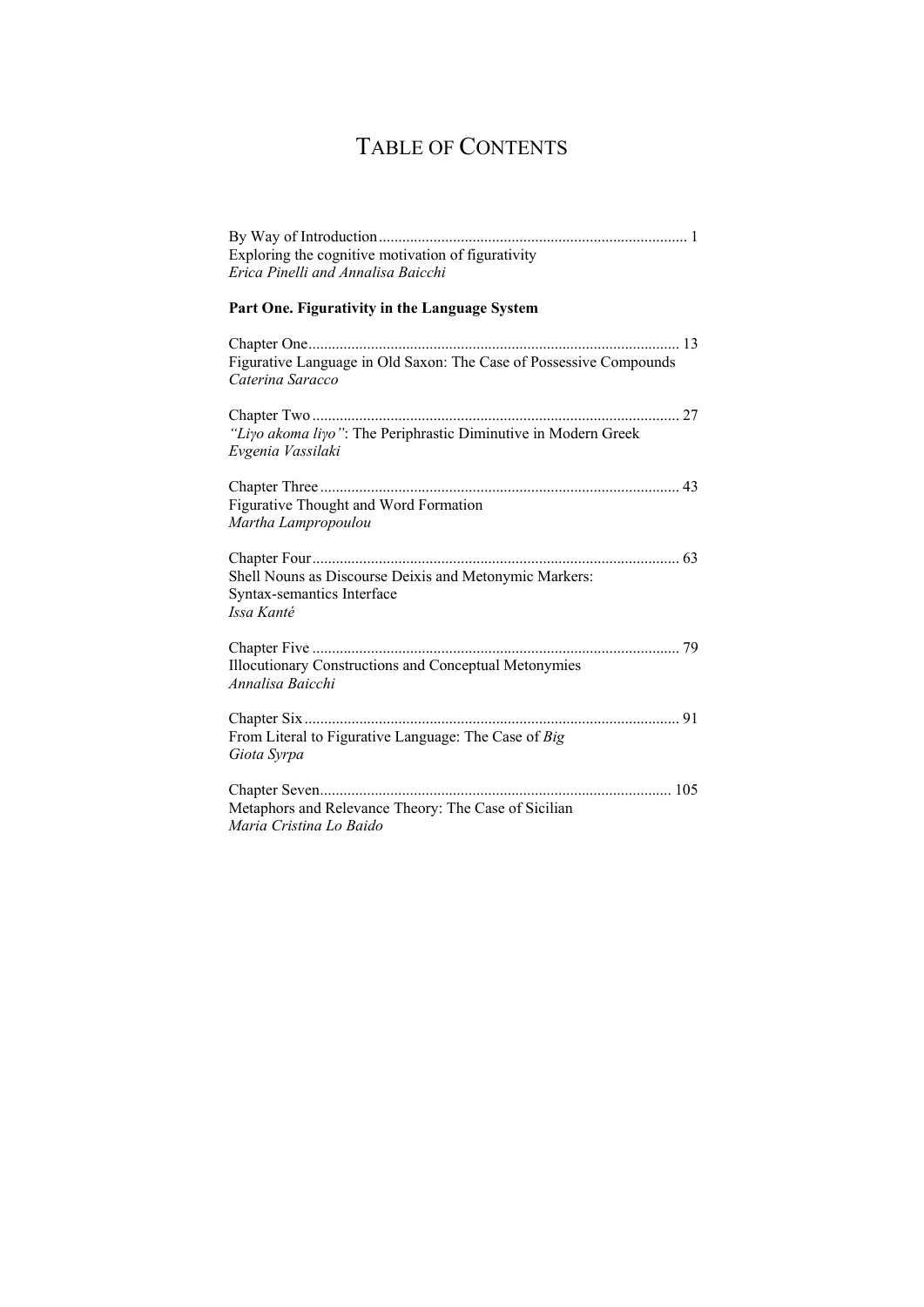| Understanding Metaphor in a Second Language:<br>Factors Affecting the Inferential Processes<br>Maria Antoniou                            |
|------------------------------------------------------------------------------------------------------------------------------------------|
| <b>Part Two. Figurativity in Discourse</b>                                                                                               |
| The Family of English Contrast Constructions at Discourse Level<br>Aneider Iza Erviti                                                    |
| Can a Tigress Change her Stripes? On the Comprehension<br>of Metaphor-based Phraseological Calques<br>Ivana Marinić and Goran Schmidt    |
| Translation of Metaphorical Terms in the Field of Economics<br>from English into Croatian<br>Goran Milić and Dubravka Vidaković Erdeljić |
| Prison Discourse: Few Words, a Lot of Content.<br>The Case of Polish and American Prisons<br>Alicja Dziedzic-Rawska                      |
| Conceptual Metaphors Used in Arguments in Turkish<br>and English Scientific Texts<br>Elif Arica-Akkök and Gülsün Leyla Uzun              |
| The Experiential Future: Socio-cognition and Multisensory Marketing<br>in Matera European Capital of Culture 2019<br>Paul Sambre         |
| Metaphor and Conceptualisation of Migration<br>in the German and Italian Press<br>Fabio Mollica and Beatrice Wilke                       |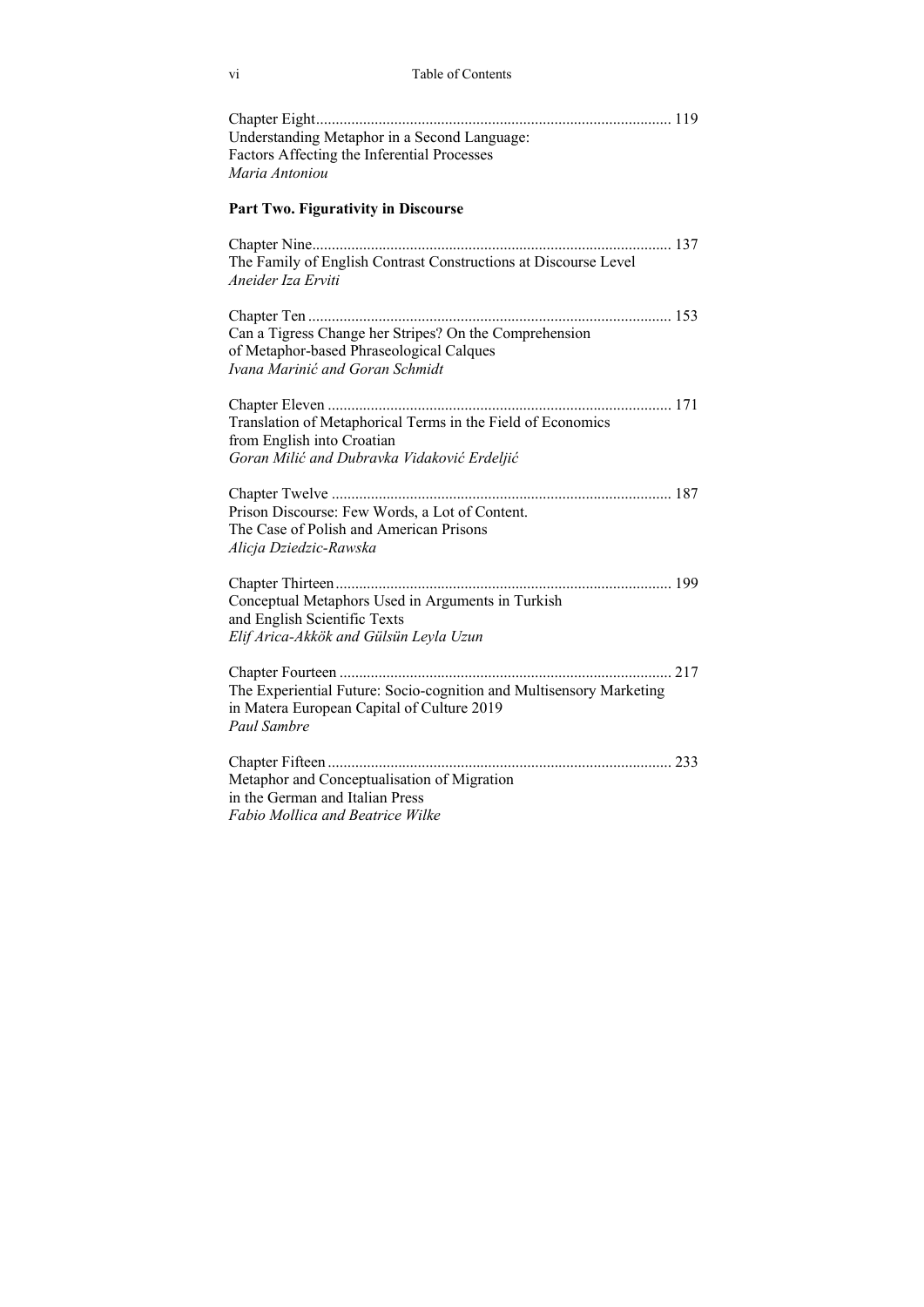| Cognitive Modelling in Language and Discourse across Cultures<br>vii                                                                                                                                                                   |
|----------------------------------------------------------------------------------------------------------------------------------------------------------------------------------------------------------------------------------------|
| Metaphor and Framing in Political Speeches:<br>Framing Effects of Conceptual Metaphor on Recognition and Recall<br>Luuk Lagerwerf and Lina Yu                                                                                          |
| Is a Picture Really Worth a Thousand Political Words? Political Internet<br>Memes and Conceptual Blending<br>Sanja Berberović and Nihada Delibegović Džanić                                                                            |
| <b>Part Three. Figurativity and Emotions</b>                                                                                                                                                                                           |
| The Conceptualisation of Fear in Italian and Russian:<br>Different Degrees of Lexicalisation of Metonymies<br>Erica Pinelli                                                                                                            |
| Conceptualisation of the Emotion Terms: Structuring, Categorisation,<br>Metonymic and Metaphoric Processes within Multi-layered Graph<br>Representation of the Syntactic and Semantic Analysis of Corpus Data<br><b>Benedikt Perak</b> |
| Shapes of Emotion: Exploring Primary Metaphors<br>by Means of Word Associations<br>Misuzu Shimotori                                                                                                                                    |
| A Context-based View of Emotion Concepts:<br>The Case of Gheirat in Iranian Culture<br>Mohsen Bakhtiar                                                                                                                                 |
| The Emotion of Love in George Seferis' Poetry:<br>A Cognitive Linguistic Analysis of One of His Poems<br>Alexandra Christakidou                                                                                                        |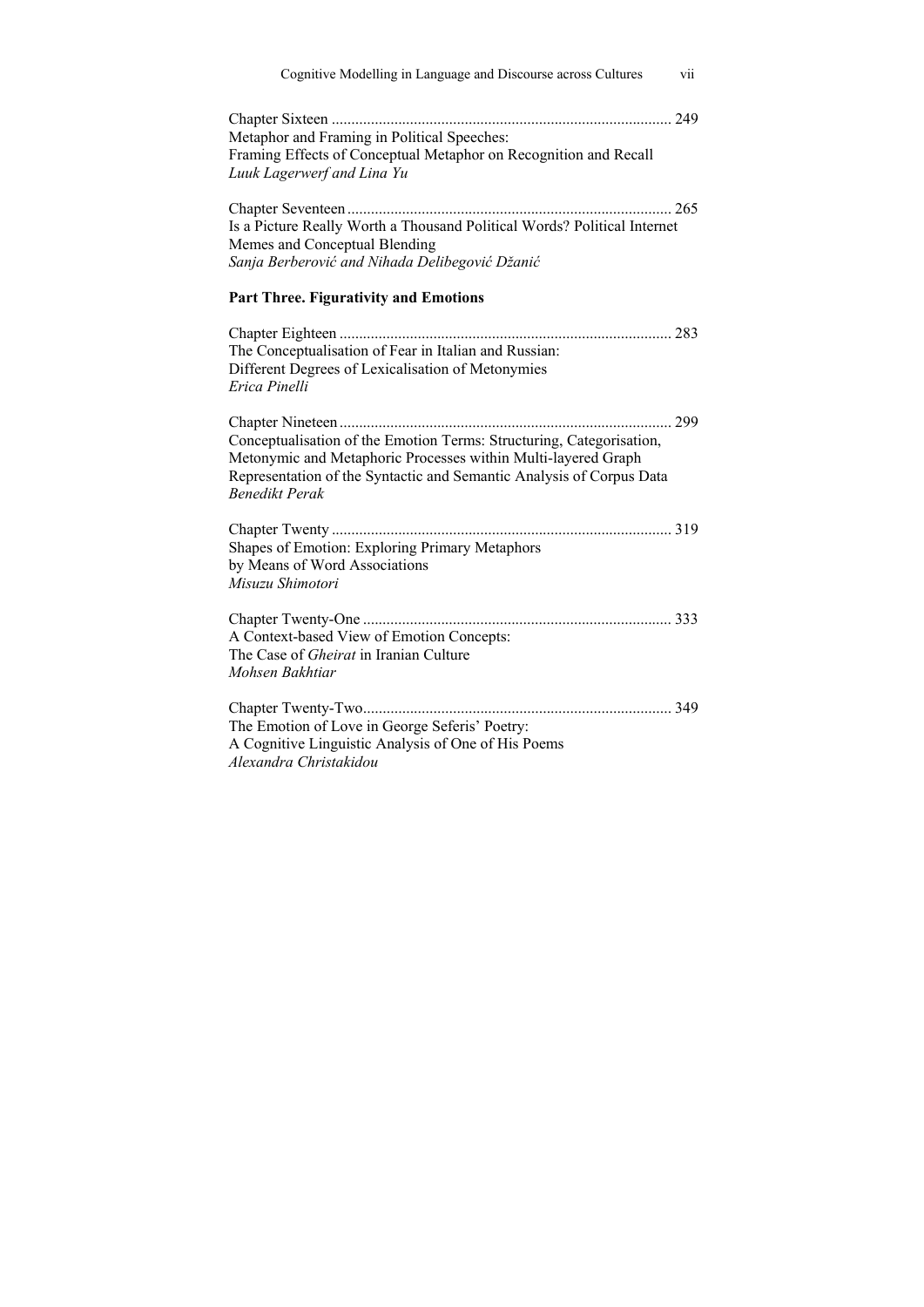### **Part Four. Figurativity and Multimodality**

| Conceptual Metaphors and Metaphorical Expressions in Images      |  |
|------------------------------------------------------------------|--|
| Marianna Bolognesi                                               |  |
|                                                                  |  |
| Facing Methodological Challenges in Multimodal Metaphor Research |  |
| Paula Pérez-Sobrino and Jeannette Littlemore                     |  |
|                                                                  |  |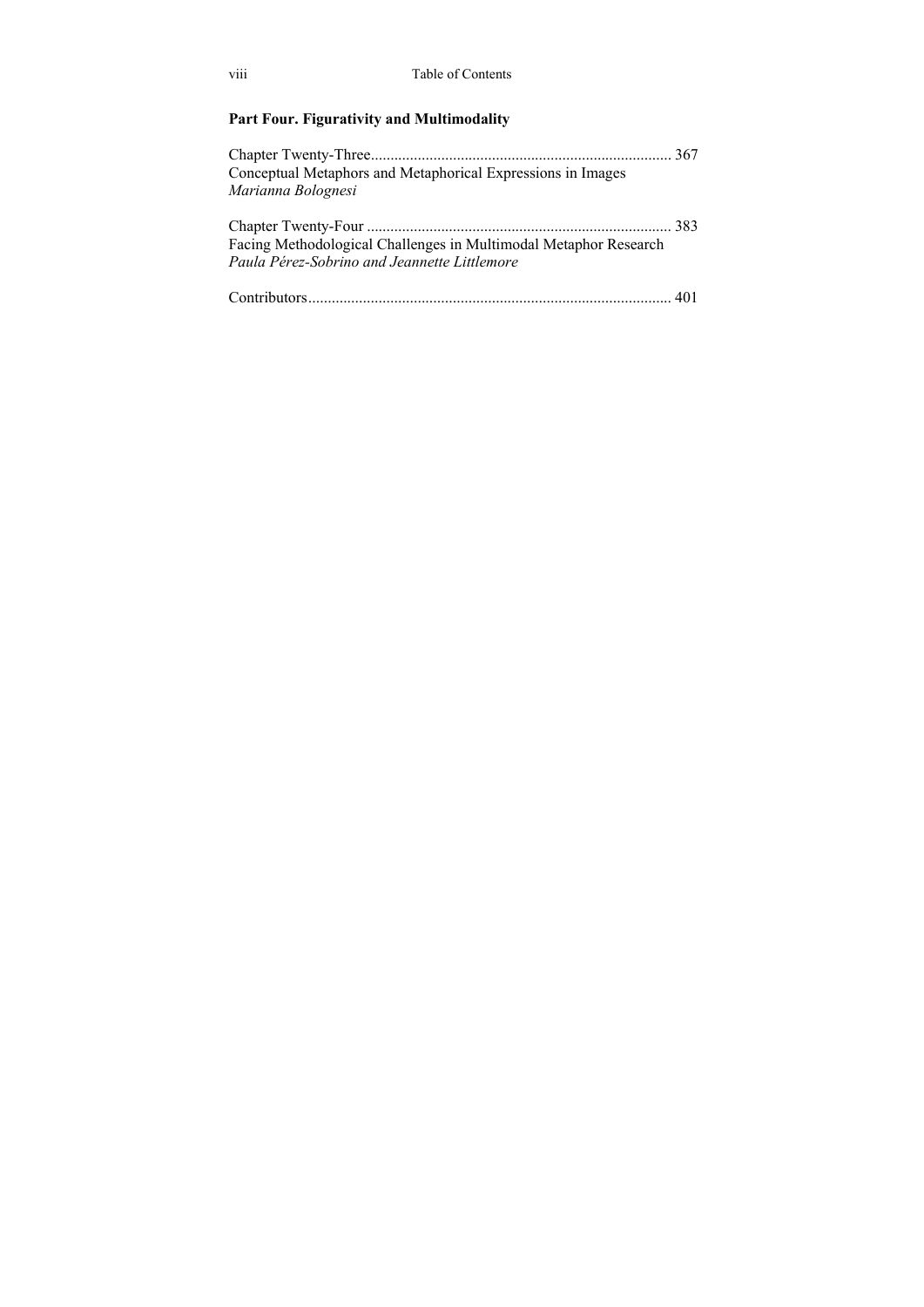### BY WAY OF INTRODUCTION

### EXPLORING THE COGNITIVE MOTIVATION OF FIGURATIVITY

### ERICA PINELLI AND ANNALISA BAICCHI

Over the last thirty years, scholars from different scientific fields and theoretical persuasions have agreed upon the belief that human experience is conceptualised in figurative ways and verbalised through figurative discourse. The label of "figurativity" hence encompasses the two sides of a same coin, i.e. thought and language. Since the late 1970s empirical research has demonstrated that figurative thought is ubiquitous in language: for instance, speakers engaged in conversation utter six metaphors per minute of discourse (Pollio et al 1977), and figurative language is largely employed in prose dealing with many different human topics related to the psychological nature of human beings (Smith et al 1981) and also in political debates, news programmes or humorous texts (Graesser et al 1989). Most concepts are understood figuratively, which is tantamount to saying that cognition makes use of knowledge-structuring tools that are systematically employed in the construction of meaning both mentally and linguistically. Indeed, cognition encompasses an array of faculties such as perception, language, action, which are no longer conceived of as autonomous modules, but rather as functional specifications that interact in a common unitary configuration (Violi 2003). Nonetheless, cognition, being composed of many functional specifications, is nowadays investigated in the cognitively-oriented paradigm of research from many strands belonging to phenomenology and cognitive psychology as well as to language areas such as morpho-syntax, semantics, pragmatics, and discourse studies (Dirven 2005).

Cognitive modelling, the keyword in the title of this volume, hints at the Lakovian Idealised Cognitive Models (ICMs hereafter; Lakoff 1987), that is, the cognitive tools for experience understanding. ICMs make up a set of principle-governed cognitive structures comprising four main types: (1) *propositional* (frames of predicate-argument relations à la Fillmore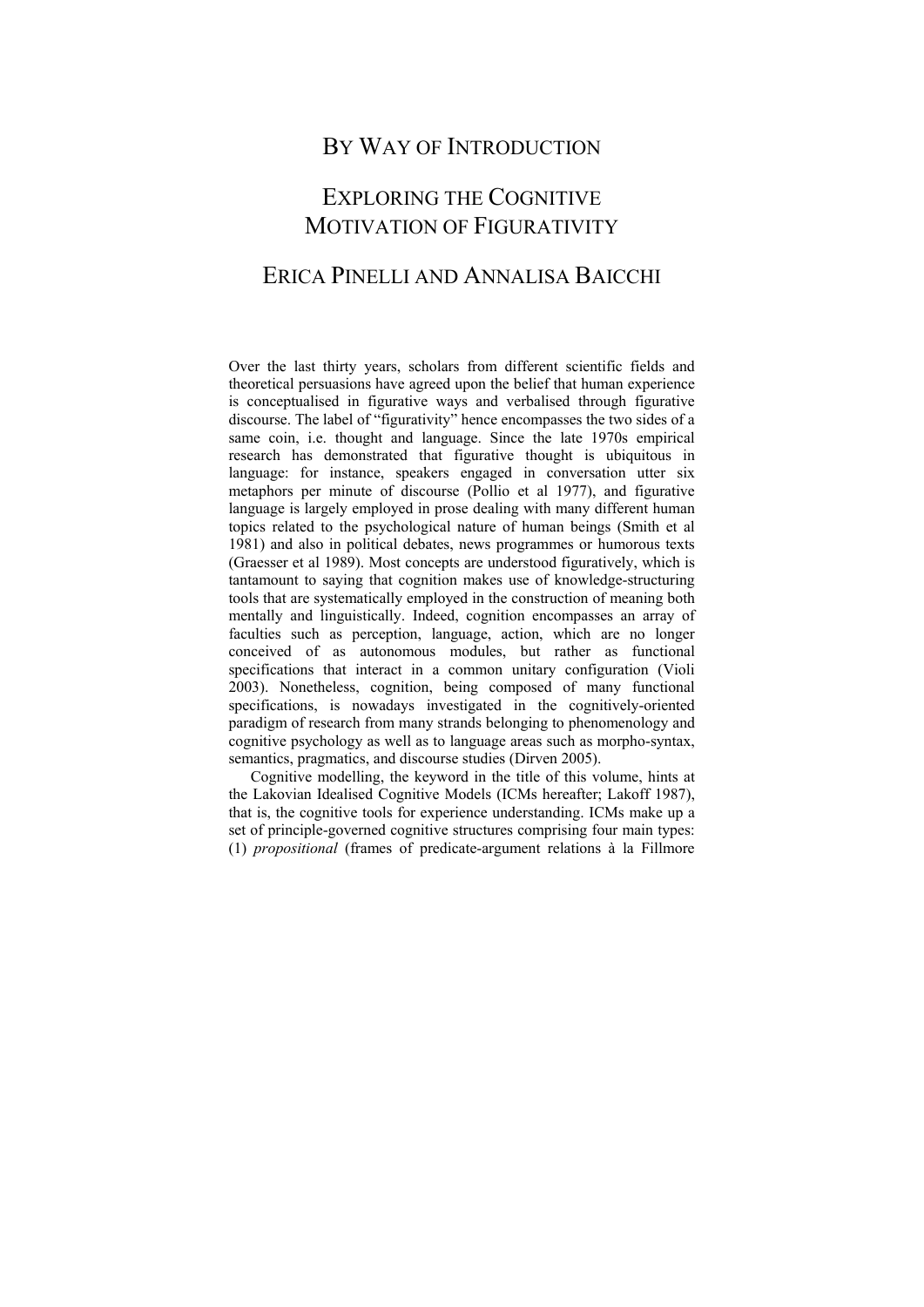1977), (2) *image-schematic* (abstract topological representations interwoven with kinaesthetic experiences), (3) *metonymic* (intra-domain mappings, i.e. mappings within a single conceptual domain), and (4) *metaphorical* (inter-domain mappings, i.e. mappings across two conceptual domains).

The chapters in this volume tackle core issues in figurative language and figurative thought, and explore areas of convergence between ICMs (metaphor and metonymy, in particular) and language (morphology, syntax, lexis, textuality, and discourse), also placing the emphasis on the nature of potential developments in future research. Cognitive Linguistics has recently developed an interdisciplinary nature as its central concern and constructed robust bridges across many fields such as pragmatics, sociolinguistics, discourse studies, multimodality, psycholinguistics, and poetics, to name just a few. In a complementary fashion, the volume examines to what extent interdisciplinary issues have a bearing upon the internal paradigm of Cognitive Linguistics, thus giving shape to the major strands that have so far developed (e.g., cognitive semantics, cognitive morphology, cognitive construction grammar, cognitive translation studies, applied cognitive linguistics). The topics dealt with in the chapters testify of the great tolerance of Cognitive Linguistics towards internal variety within itself by yielding cognitive unity between convergent linguistic disciplines, and towards external interaction with major linguistic sub-disciplines, thus providing the readers with an overview of the connections between cognition and a range of social, pragmatic, and discourse-oriented dimensions of language. Overall, they contribute to raising productive debate inside and outside the Cognitive Linguistics community.

With the focus placed on fourteen languages belonging to different typological families (Croatian, English, German, Greek, Italian, Japanese, Old Saxon, Persian, Polish, Russian, Sicilian, Spanish, Swedish, and Turkish), the volume is structured in four topical sections, with each section covering several routes of research. The first section is devoted to specific aspects of figurativity in the language system: Old Saxon possessive compounds, diminutives in Greek, the meaning of English morphological suffixes, head nouns as markers of modality, illocutionary constructions, adjectival modification, and lexical pragmatics. Section 2 focuses on discourse studies and deals with English contrastive constructions, phraseology, cognitive translation studies, prison slang, specialised texts in economics, politics, and migration studies. Section 3 is devoted to a core issue in Cognitive Linguistics as it tackles the language of emotions and foregrounds the role of metaphor and metonymy in the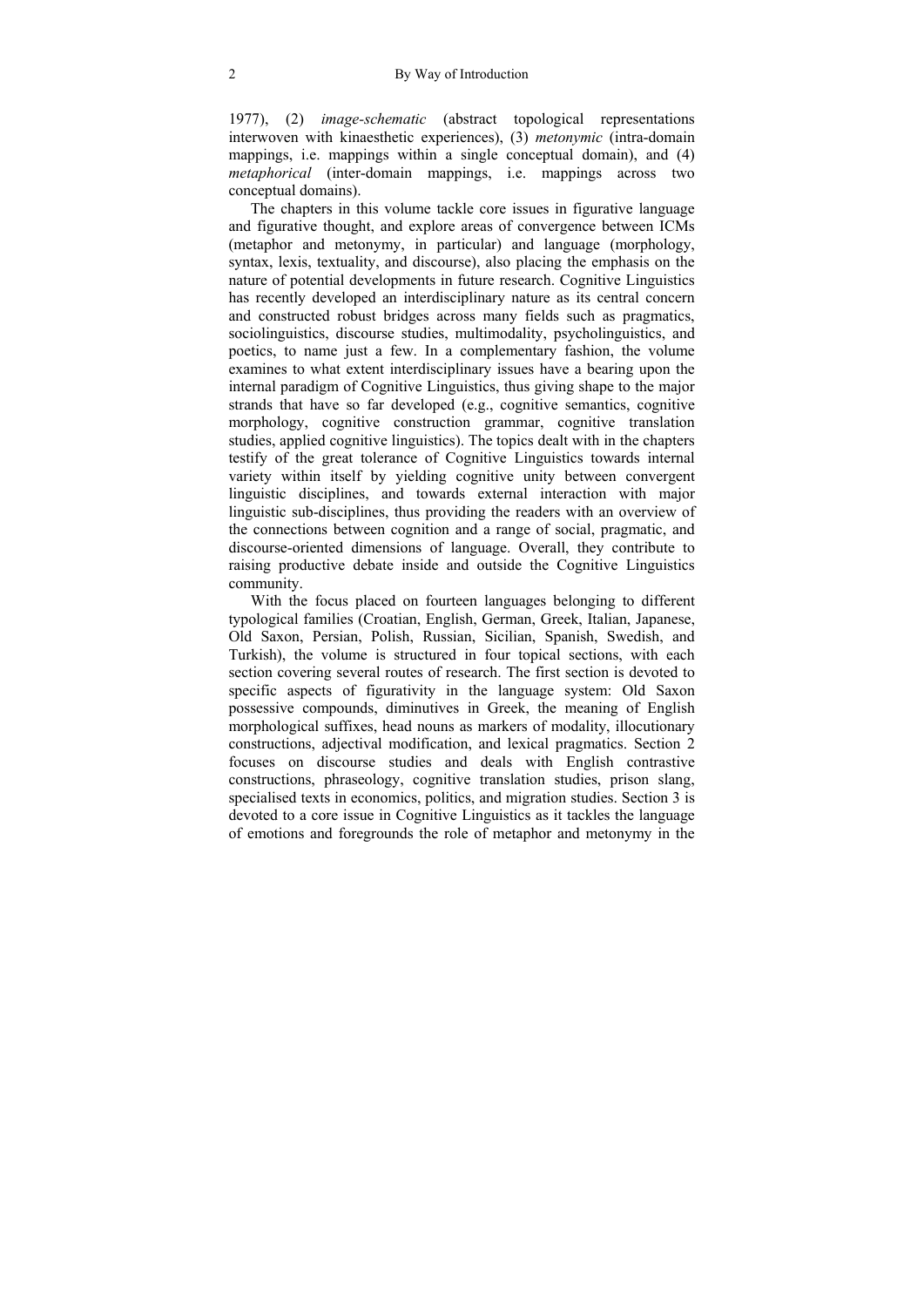expression of emotive meanings across a number of different linguacultures. Section 4 represents the most recent wave of studies on figurativity in multimodal texts and explores how metonymies, metaphors and image schemas manifest themselves beyond and independently of language.

### **Part 1: Figurativity in the Language System**

The first part of the volume is devoted to discuss figurativity in the language system. In her chapter on FIGURATIVE LANGUAGE IN OLD SAXON: THE CASE OF POSSESSIVE COMPOUNDS, **Caterina Saracco** deals with the possessive adjectival compounds, which are very frequent in Old Saxon. She explores this kind of exocentric compounds exploiting conceptual metaphor and metonymy, blending theory, and the referencepoint construction. She is able to clearly show that exocentric possessive compounds are not semantically opaque, i.e. non-compositional phenomena, but they are easily analysable by applying the conceptual metaphor and metonymy theories. Since metaphors and metonymies represent constructional operations that we employ to conceptualise, categorise and, hence, understand the world, it is no surprise that figurative language was routinely used also in Old Saxon in the  $9<sup>th</sup>$  century to express both emotions and mental life as well as to describe the salient characteristics of certain individuals.

In LIFO AKOMA LIFO: THE PERIPHRASTIC DIMINUTIVE IN MODERN GREEK, **Evgenia Vassilaki** investigates the use of diminutives as hedges in directive constructions in Greek and explores the conceptual motivation behind the pragmatic use of *liγο* primarily in these constructions. In particular, the Greek adverbial form *liγo* (a little) seems to have lost its literal force and undergone a process of grammaticalisation as a verbal diminutiviser playing the function of a metalinguistic hedge. Language specific metaphorical conceptualisations of time as quantity motivate a first step in this change, where *liγo* is assigned a temporal sense when used as a verb quantifier. Sociocultural norms may motivate a second step in this path of semantic change: when *liγo* is employed in directive constructions, its salient interpretation is that of a hedging device which modifies the optionality of the directive.

In the chapter FIGURATIVE THOUGHT AND WORD FORMATION, **Martha Lampropoulou** examines the way in which metonymy and metaphor motivate word formation, namely of derivatives ending in -*ify*, -*ize*, -*dom*, -*hood* and -*ship*, and whether there are cross-cultural differences when speakers employ these two ICMs. In particular, the aim is to observe the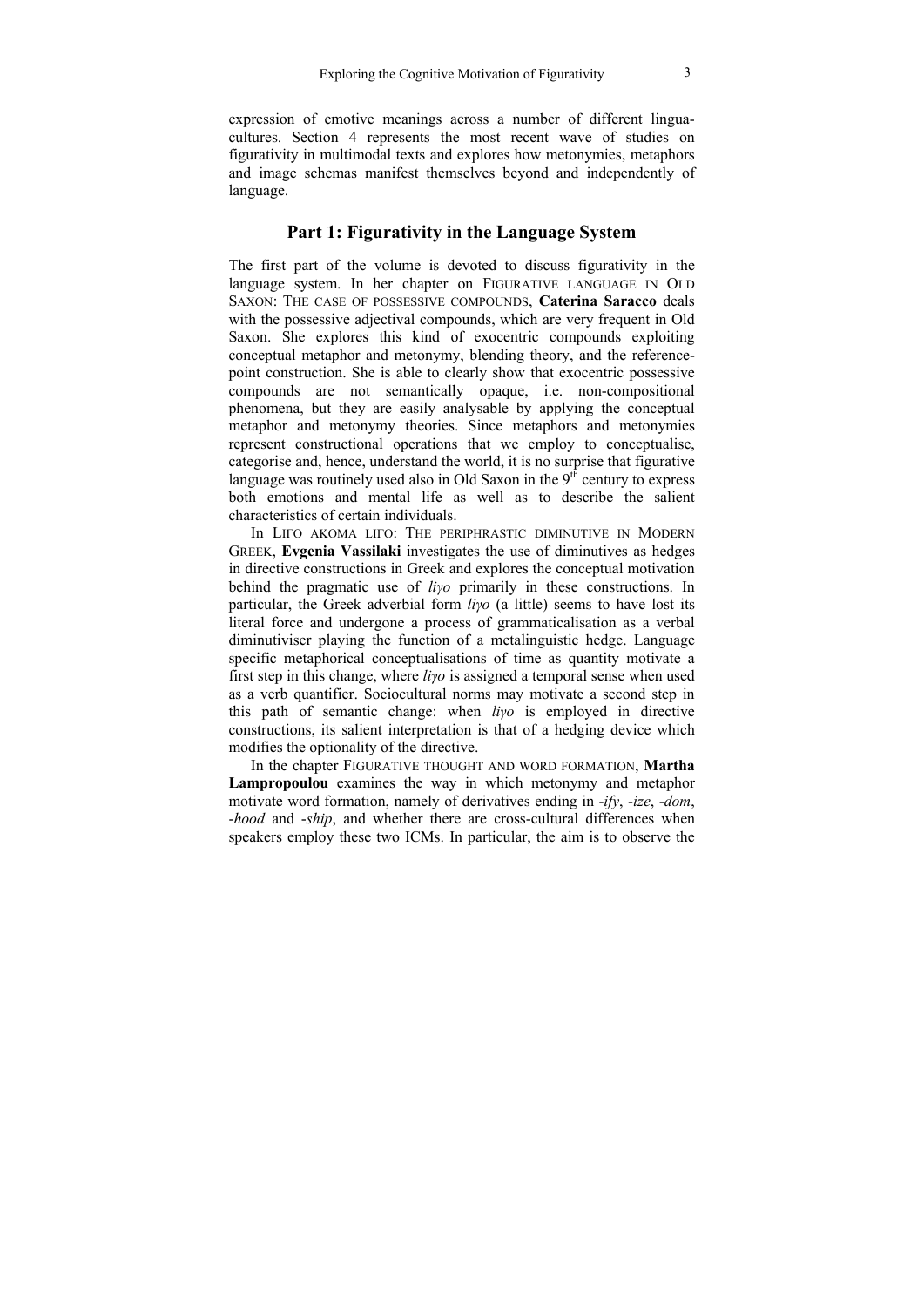tendency of groups of Czech, German, and Greek learners of English to indicate a preferred meaning when being presented with a new item. The results show that all participants find all meanings acceptable to a greater or lesser degree, but the tendency is common in all of them as they pinpoint the same meaning as the most prevalent one.

**Issa Kanté** in SHELL NOUNS AS DISCOURSE DEIXIS AND METONYMIC MARKERS: SYNTAX-SEMANTICS INTERFACE analyses the nouns *fact*, *analysis* and *philosophy* governing *that*-complement clauses in a subcorpus of academic American English. These head nouns form a closed lexical class undergoing strong syntactic-semantic constraints, which can be used as multifunctional discursive markers, for example as modal, endophoric or metonymic devices. The author convincingly shows that shell nouns are employed as discourse deixis to endophorically refer to a proposition and that they can also combine with cognition-utterance verbs to express metonymy within *that*-complement clauses.

In the chapter ILLOCUTIONARY CONSTRUCTIONS AND CONCEPTUAL METONYMIES, **Annalisa Baicchi** explains how constructionist approaches to language are suitable to depict the interplay between indirect illocutions and Idealised Cognitive Models, in particular conceptual metonymy. Through data retrieved from the British National Corpus, the author explains how felicitous speech acts must meet the requirements of three main interacting systems: the cognitive system, i.e., the mental operations used by the speakers to produce the pragmatic meaning and by the hearers to grasp the intended meaning; the set of constructional procedures in the linguistic system; and the cultural system, with its socio-cultural conventions shared in the speech community.

The main purpose of **Giota Syrpa**'s contribution, FROM LITERAL TO FIGURATIVE LANGUAGE: THE CASE OF BIG, is an exploration of the literalness-figurativeness continuum. Through the analysis of the dimensional adjective *big*, which can be used both literally and figuratively, the author investigates different degrees of metaphoricity and metonymicity. More specifically, Syrpa accurately investigates the adjectival modification based on the application of the cognitive mechanisms of active zone, domain highlighting, metonymy and metaphor, and discusses the different degrees of figuration related to the interpretation of the predicating modifier construction *big*+N.

**Maria Cristina Lo Baido** discusses METAPHORS AND RELEVANCE THEORY: THE CASE OF SICILIAN and investigates the mechanisms involved in metaphor interpretation taking into account the assumptions of lexical pragmatics in the framework of Relevance Theory. She analyses some frequently occurring metaphors in present-day Sicilian and concludes that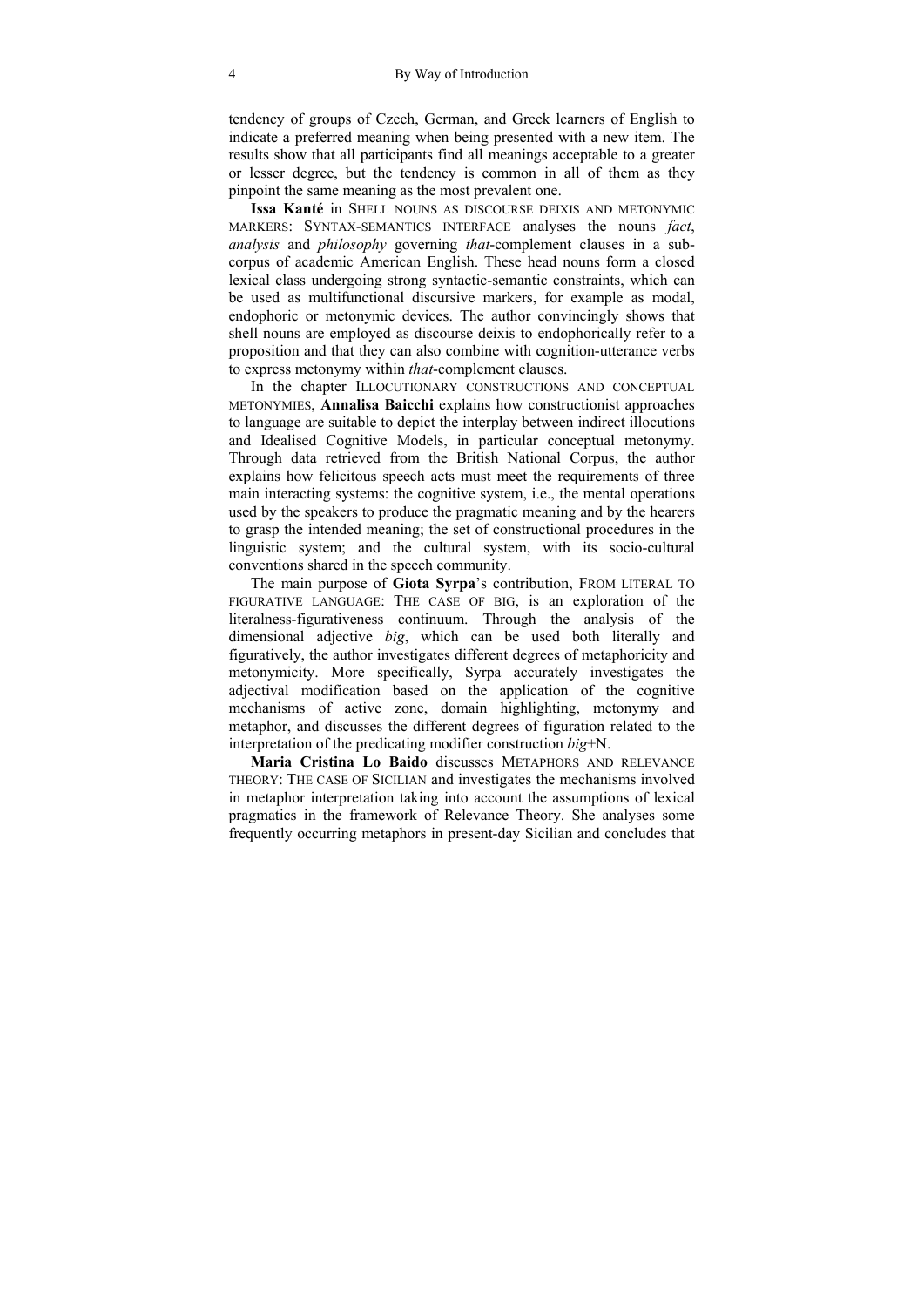they are the results of a process which creates ad hoc concepts, whose interpretations are claimed to be based on the ongoing interaction of encoded concepts, contextual information and pragmatic expectations of relevance, involving exactly the same interpretative processes as those used for literal utterances.

UNDERSTANDING METAPHOR IN A SECOND LANGUAGE: FACTORS AFFECTING THE INFERENTIAL PROCESSES is the investigation in which **Maria Antoniou** presents the results of an experiment where Russian and Arab learners of Modern Greek as a second language are engaged in metaphor understanding tasks. She thus gains insight into the factors affecting the understanding of the "A is B" metaphor in a second language. Among the number of interrelated factors with stronger or minor effects, directive context proved to be a powerful factor facilitating metaphor understanding, while typological distance showed no significant effect on the comprehension of the sample of linguistic metaphors.

### **Part 2: Figurativity in Discourse**

The second part of the volume gathers studies on figurativity in discourse.

From a cognitive-linguistic perspective, **Aneider Iza Erviti** opens new pathways for the investigation of THE FAMILY OF ENGLISH CONTRAST CONSTRUCTIONS AT DISCOURSE LEVEL. Taking Langacker's notions of profile, base and active zone as instruments for the classification of discourse constructions exemplified by the use of markers such as *but, however,* and *unlike*, all the constructions under scrutiny share the same meaning base but profile four different meanings, allowing the author to classify them into *contraposition constructions, exception constructions, alternative-contrastive constructions,* and *disagreement constructions.* 

At the intersection between English and Croatian lingua-cultural framework, the issue of how Croats make sense of the copious literal translations of English figurative expressions into Croatian is central in **Ivana Marinić** and **Goran Schmidt'**s chapter CAN A TIGRESS CHANGE HER STRIPES? ON THE COMPREHENSION OF METAPHOR-BASED PHRASEOLOGICAL CALQUES. The authors explore and discuss the fact that culturally specific metaphors depend on the knowledge of the source culture and, for this reason, they can be construed differently in the target language.

From a contiguous perspective, **Goran Milić** and **Dubravka Vidaković Erdeljić** discuss the TRANSLATION OF METAPHORICAL TERMS IN THE FIELD OF ECONOMICS FROM ENGLISH INTO CROATIAN. The authors examine cases in which the conceptual metaphor is borrowed along with the new concept in the process of loan translation and analyse whether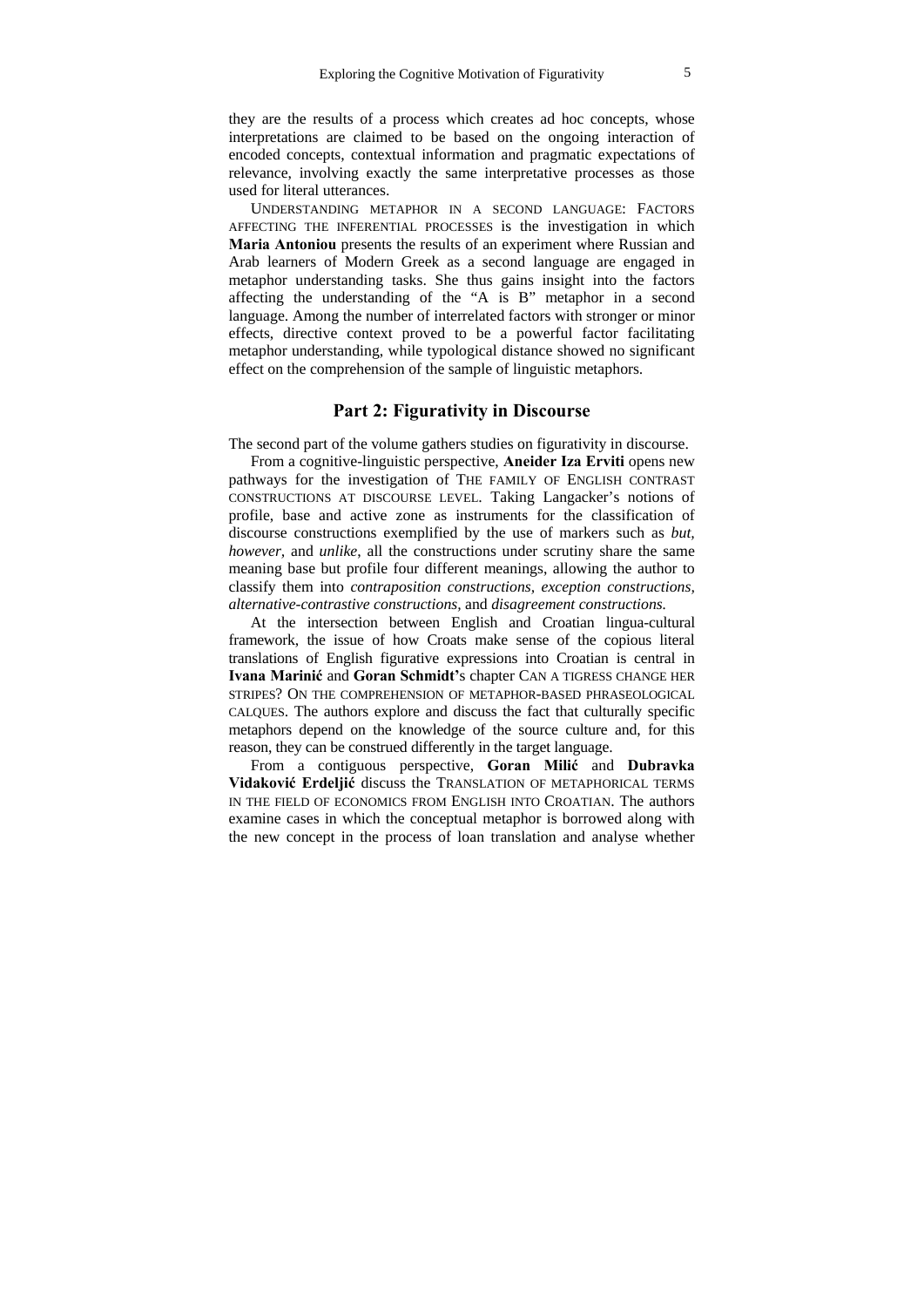such metaphorical linguistic expressions are intelligible to speakers of Croatian. This opens to a discussion on the importance of conceptual and cultural factors for the understanding of metaphorical expressions.

**Alicja Dziedzic-Rawska** in PRISON DISCOURSE: FEW WORDS, A LOT OF CONTENT. THE CASE OF POLISH AND AMERICAN PRISONS addresses the attention on a topic that is usually neglected and marginalised, i.e. the prison lingo. Nevertheless, prison slang is rich in metaphors and metonymies that necessarily imply the knowledge of the prison reality. The author investigates American and Polish prison discourse and shows that quite often prisoners use already known words but they acquire new senses when used inside the prison context.

**Elif Arica-Akkök** and **Gülsün Leyla Uzun** investigate the distribution and the frequency of CONCEPTUAL METAPHORS USED IN ARGUMENTS IN TURKISH AND ENGLISH SCIENTIFIC TEXTS. They pin down the frequency of conceptual metaphors in terms of argument structure and disciplines, examine the similarities and differences between Turkish and English texts, and discuss whether generalisable findings can be put forward for languages in terms of the strength of the argument and the salience of metaphor. Overall, they show that the distribution of metaphors, such as ARGUMENT IS BUILDING, ARGUMENT IS WAR, ARGUMENT IS A JOURNEY and ARGUMENT IS A CONTAINER, show differences in terms of argumentation schemes, disciplines, and languages.

In his chapter on THE EXPERIENTIAL FUTURE: SOCIO-COGNITION AND MULTISENSORY MARKETING IN MATERA EUROPEAN CAPITAL OF CULTURE 2019, **Paul Sambre** tackles the discourse of future project management. More specifically, through the analysis of Italian data proceeding from the bid book of the Matera 2019 project, the author concentrates on how grammar and lexis contribute to the construction of the future time in discourse by means of metaphorical mappings. The Italian dataset reveals how future ECoC conceptualisation thematises reference to visual (cinematographic), auditory (musical) and emotional values (such as shame and poverty) in a local Italian context, transposing them on a future, transnational, and positive level.

From a contrastive perspective, **Fabio Mollica** and **Beatrice Wilke** investigate the interplay between METAPHOR AND CONCEPTUALISATION OF MIGRATION IN THE GERMAN AND ITALIAN PRESS. The authors highlight how some factors, such as the economic situation, can affect the question of migration perception. Their analysis reveals that both the Italian and the German press handle the phenomenon of migration using an almost compassionate tone when death takes place and a more empathic language laden with powerful images that express understanding and solidarity.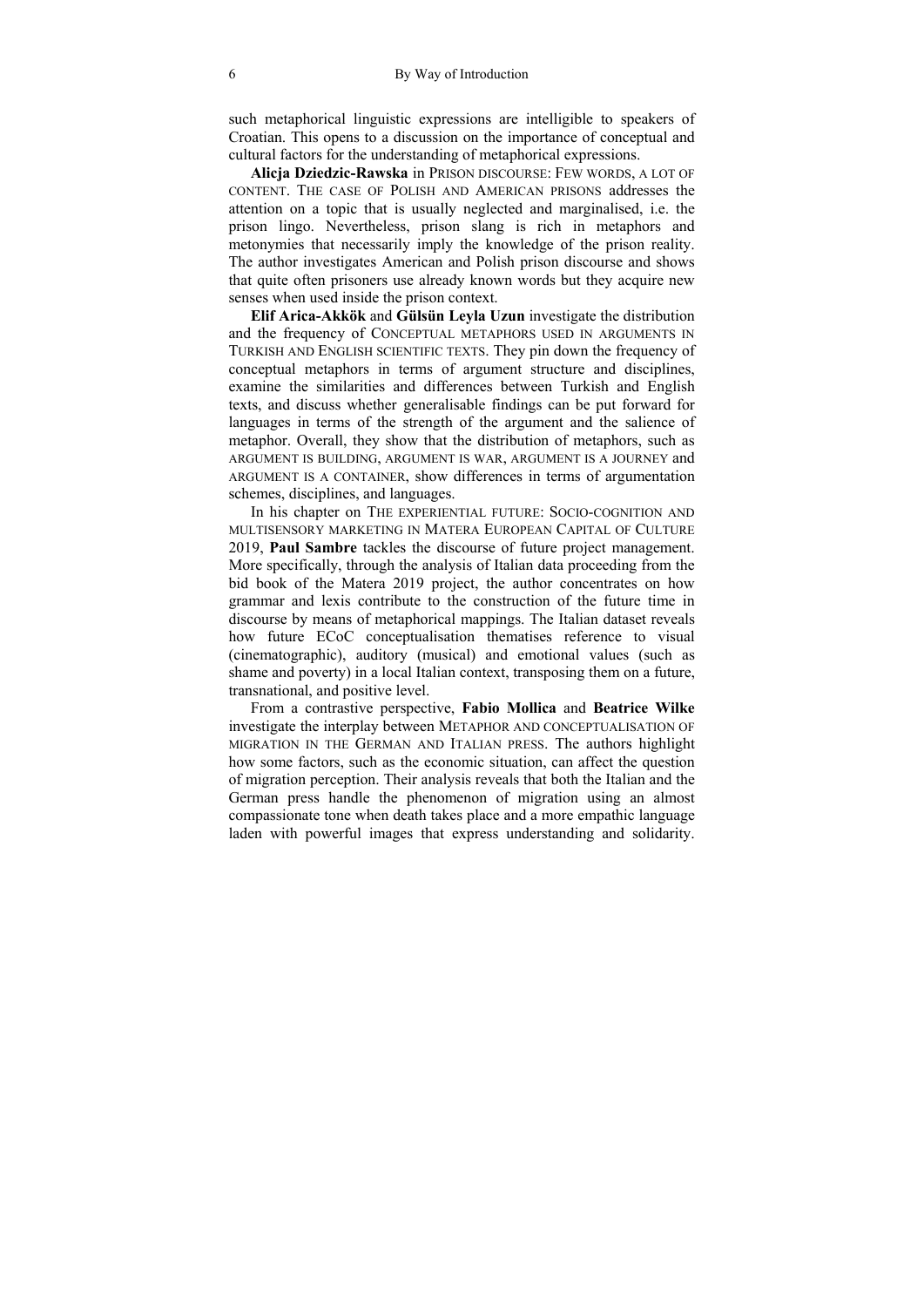Overall, the German and the Italian press make use of similar metaphors albeit with different nuances.

In their chapter METAPHOR AND FRAMING IN POLITICAL SPEECHES: FRAMING EFFECTS OF CONCEPTUAL METAPHOR ON RECOGNITION AND RECALL**, Luuk Lagerwerf** and **Lina Yu** conduct empirical research in order to investigate whether there is an interaction between metaphor and framing on information processing of political speeches. To this purpose, the authors compare effects of metaphor in combinations with generic and valence framing. Their research is the first to relate metaphor to generic framing and valence framing at the same time at such detailed level. The results of their experiment let the authors conclude that there are no or only moderating effects of metaphor on information processing and attitudinal variables.

In IS A PICTURE REALLY WORTH A THOUSAND POLITICAL WORDS? POLITICAL INTERNET MEMES AND CONCEPTUAL BLENDING, **Sanja Berberović** and **Nihada Delibegović Džanić** focus on the construction of meaning of political memes, specifically on new memes that have emerged on social media and the Internet as forms of grassroots political activism. Humorous Internet memes often employ conceptual blending as a basic cognitive operation useful to influence the audience. Humour is created in the blended space due to the unusual combination of related structures that results in incongruity.

### **Part 3: Figurativity and Emotions**

The correlation between figurativity and emotions is the focus of the third part of the book.

In THE CONCEPTUALISATION OF FEAR IN ITALIAN AND RUSSIAN: DIFFERENT DEGREES OF LEXICALISATION OF METONYMIES, **Erica Pinelli** explores metonymies of fear in Italian and Russian with the aim of pinning down metonymies at different degrees of lexicalisation. To this purpose, the author has compiled her dataset relying on the RuTenTen Web Corpus for Russian and the ItTenTen Web Corpus for Italian. One main interesting result following from the detailed analysis shows that the general metonymy PHYSIOLOGICAL EFFECTS OF AN EMOTION STAND FOR THE EMOTION is present at different degrees of lexicalisation: in metonymic expressions, in the lexis, in etymology, and also in phraseology. Pinelli also shows that the metonymic conceptualisation of fear is similar in Italian and Russian, but some cultural specificities arise when metonymies and metaphors interact.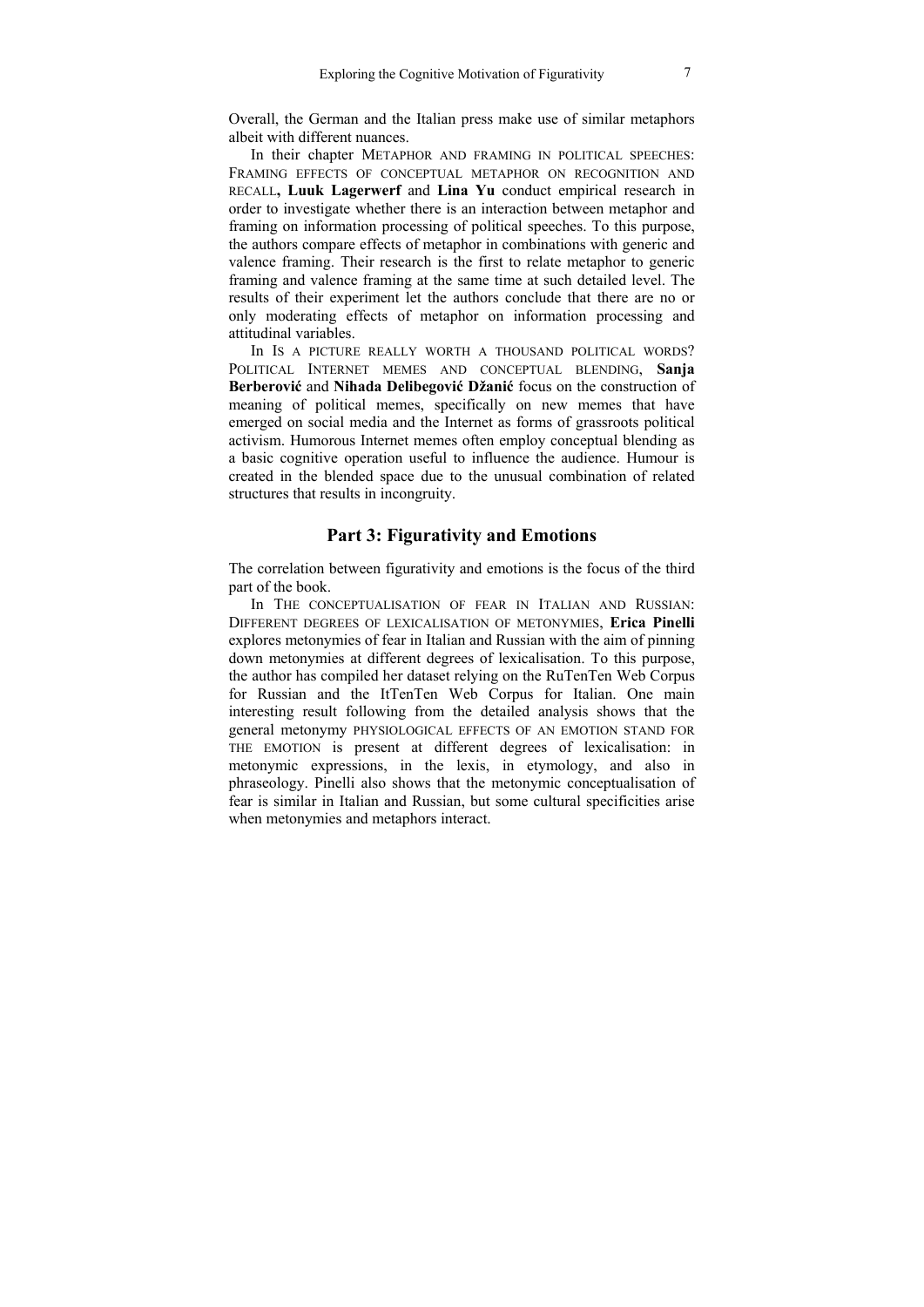**Benedikt Perak** offers a corpus-based investigation of four emotional terms in Croatian (*strach* "fear", *ljutnija* "anger", *ljubav* "love" and *ponos* "pride") in his chapter entitled CONCEPTUALISATION OF THE EMOTION TERMS: STRUCTURING, CATEGORISATION, METONYMIC AND METAPHORIC PROCESSES WITHIN MULTI-LAYERED GRAPH REPRESENTATION OF THE SYNTACTIC AND SEMANTIC ANALYSIS OF CORPUS DATA. The analysis takes into account the syntactic relations that emotion nouns establish with other words, in particular with verbs and adjectives. The result of both a qualitative and quantitative analysis is a complex directed network representing the conceptual knowledge of emotion categories.

In SHAPES OF EMOTION: EXPLORING PRIMARY METAPHORS BY MEANS OF WORD ASSOCIATIONS, **Misuzu Shimotori** presents her research on the conceptualisation of the dimension of emotions in Japanese and Swedish. The author examines how emotions are conceptually shaped in the speaker's mind by using dimensional expressions such as *big*, *high*, and *long*. Although some primary metaphors can be detected in both Japanese and Swedish, the cultural specificity of emotions is mirrored in the use of other metaphors. Some common primary metaphors are observed in associations with general dimensional adjectives such as *big* and *small*, while certain dimensional adjectives in the categories of thickness and width are used in language-specific primary metaphors.

**Mohsen Bakhtiar** investigates the cultural specific concept of *gheirat* in Persian, which plays an important role in constructing the identities of Iranians since it functions to protect one's values against threat, insult, and injury. In A CONTEXT-BASED VIEW OF EMOTION CONCEPTS: THE CASE OF *GHEIRAT* IN IRANIAN CULTURE the author analyses its metaphorical and metonymic conceptualisation and its relation with other key concepts in the Iranian culture. Indeed, the *GHEIRAT* has a crucial function in the Iranian culture and, in turn, it gives rise to other emotions.

In the chapter THE EMOTION OF LOVE IN GEORGE SEFERIS' POETRY: A COGNITIVE LINGUISTIC ANALYSIS OF ONE OF HIS POEMS, **Alexandra Christakidou** offers a cognitive analysis of the concept of love in a poem by the 20<sup>th</sup> century Greek poet George Seferis, who was awarded the Nobel Prize for Literature in 1963. Her analysis shows the dynamicity of love conceptualisation, which is investigated through the detection of metaphors, metonymies, blending, and synaesthesia. Much relevance is given to the use of contrast and negation that provide the poem with conflict and vividness.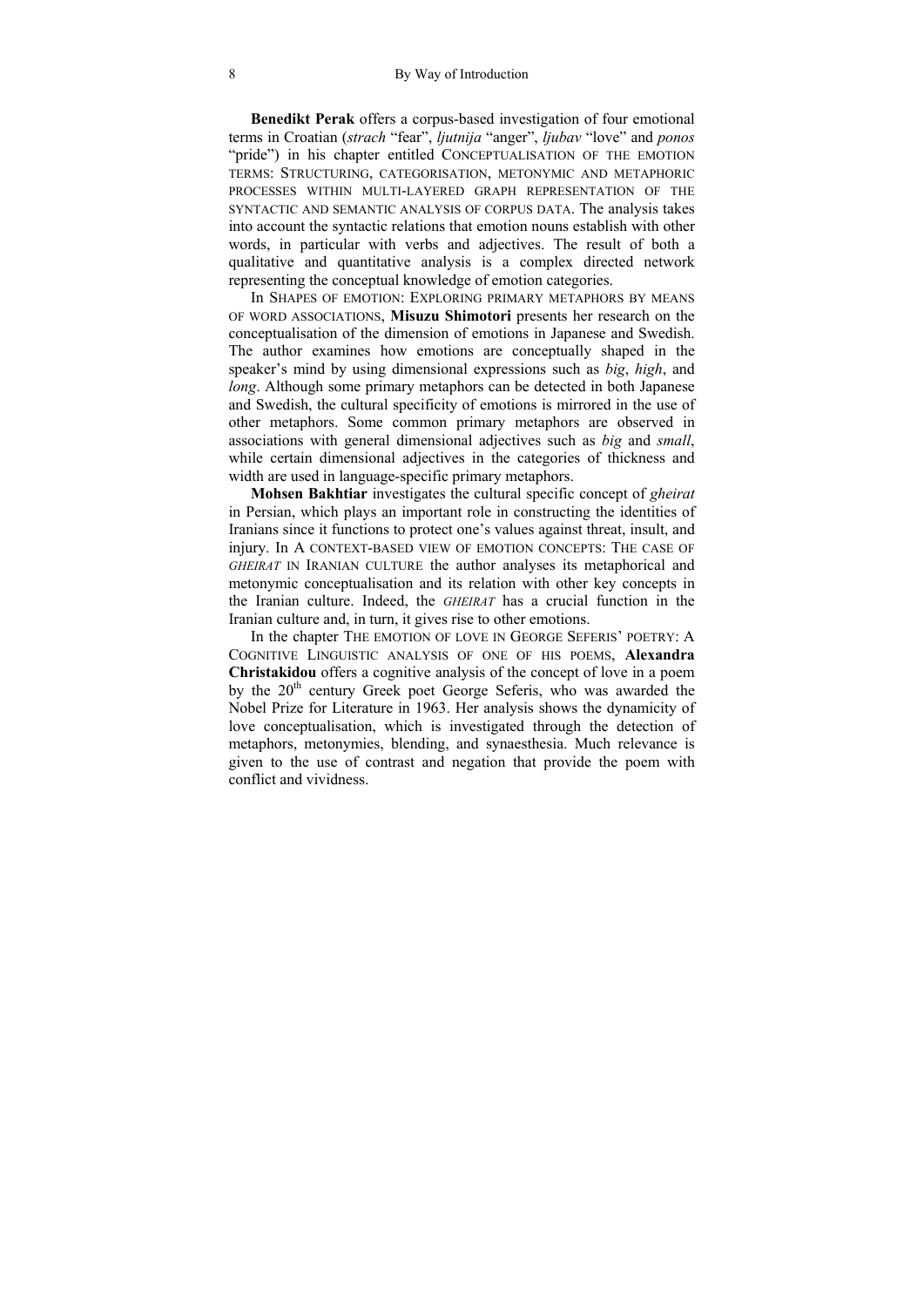### **Part 4: Figurativity and Multimodality**

The fourth part of the volume highlights the relationship between figurativity and multimodality.

In the exploratory contribution CONCEPTUAL METAPHORS AND METAPHORICAL EXPRESSIONS IN IMAGES, **Marianna Bolognesi** tackles visual metaphors, and compares them to metaphors in language. With the aim of explaining the need of a differentiation between conceptual metaphors and metaphorical expressions in both visual and verbal metaphors, and thus including visual metaphors in a more encompassing theory of metaphor, the author argues that both metonymies and metaphors are typically combined to construct figurative images within the visual modality of expression, and that visual expressions vary on a scale of creativity/ idiomaticity in the same way as linguistic expressions do.

In recent years interest in visual or verbo-pictorial metaphor has grown considerably. With the focus placed on the way of FACING METHODOLOGICAL CHALLENGES IN MULTIMODAL METAPHOR RESEARCH, **Paula Pérez-Sobrino** and **Jeannette Littlemore** propose a number of principles on which to build a sound methodology for metaphor research in non-verbal contexts. With this aim in mind, they report three corpusbased studies they conducted into multimodal metaphor and other figurative operations in advertising in order to suggest how to establish a protocol for the identification of metaphor and other figurative operations, to compile a representative and diverse corpus of real examples, to assess inter-rater reliability, and to consider the potential contributions of manual annotation software programs. The set of recommendations made by the authors show different ways to increase the validity and reliability of studies of multimodal metaphor and they will no doubt contribute to advancing the robustness of research in this field.

### **General Conclusions**

As may be evident from the brief overview of the twenty-four chapters in the volume, the four sections cover core issues of figurativity with wideranging implications that are crucial to future developments of research in Cognitive Linguistics and in Linguistics in general. For example, the sections foreground the relationship that holds between literalness and figurativity in meaning construction, emphasise the role of conceptual metonymy and metaphor as the main cognitive tools at work in inferential activity and as generators of discourse ties, and illustrate the import of cognitive models in the production and interpretation of multimodal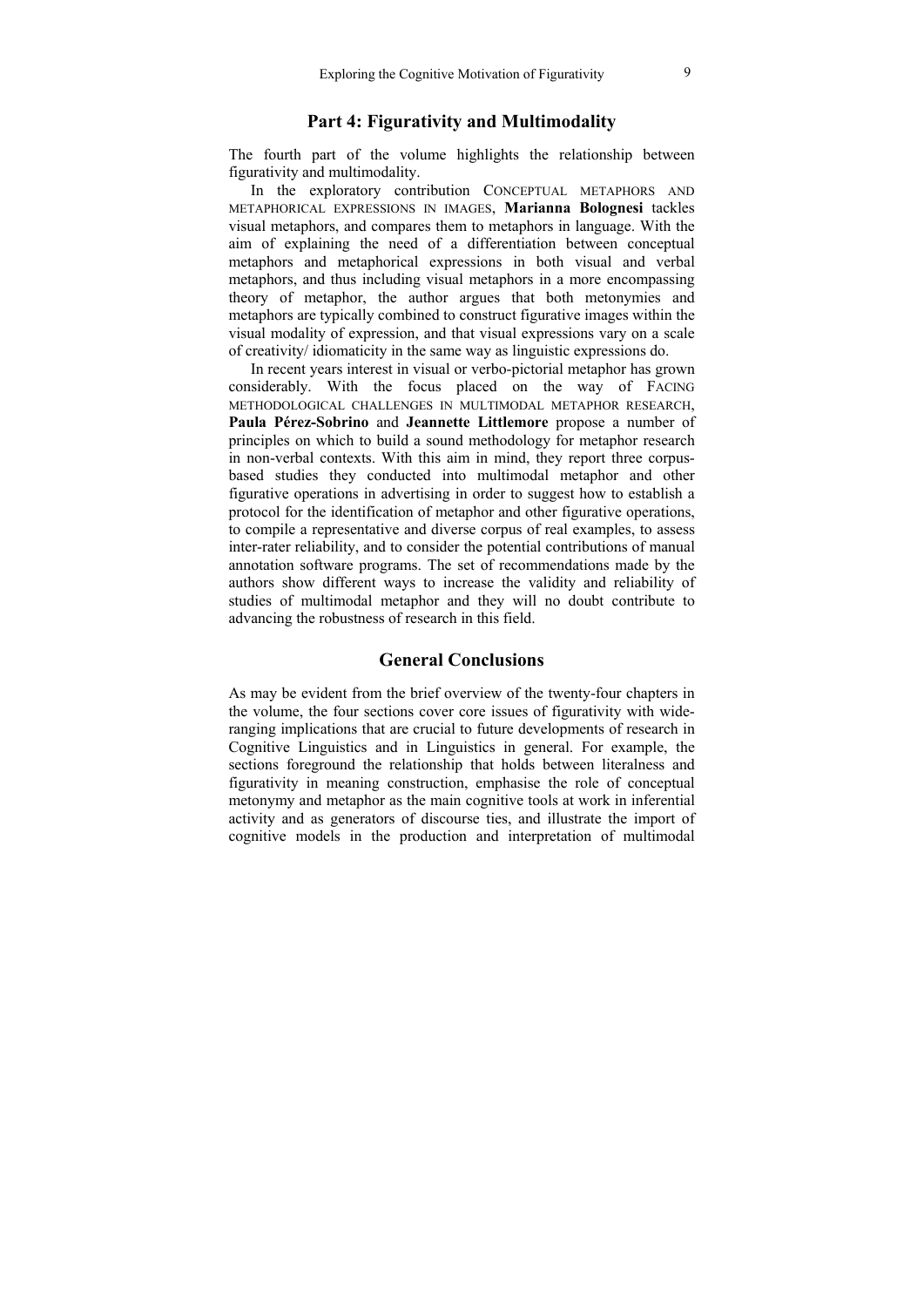communication. In addition, a number of more specific topics are addressed from different perspectives such as language variation and cultural models, discourse acts, the argumentative role of metaphor in discourse, the role of empirical work in Cognitive Linguistics, the import of cognitive operations in the language of emotions, the relations holding between multimodality and cognitive modelling. These features endow the volume with internal unity and consistency while at the same time preserving the identity of each of the sections and the contributions therein.

### **References**

- Dirven, René. 2005. "Major strands in Cognitive Linguistics". In *Modelling thought and constructing meaning. Cognitive models in interaction*, edited by Annalisa Baicchi, Cristiano Broccias, and Andrea Sansò, 11-40. Milano: Franco Angeli.
- Fillmore, Charles. 1977. "Topics in lexical semantics". In *Current issues in linguistic theory*, edited by Roger W. Cole, 76-138. Bloomington: Indiana University Press.
- Graesser, Arthur, Debra Long, and Jeffrey Mio. 1989. "What are the cognitive and conceptual components of humorous texts?" *Poetics* 18:142-164.
- Lakoff, George. 1987. *Women, fire and dangerous things. What categories revel about the mind*. Chicago: Chicago University Press.
- Pollio Howard, Jack Barlow, Harold Fine, and Marilyn Pollio. 1977. *Psychology and the poetics of growth: Figurative language in psychology, psychotherapy, and education*. Hillsdale, NJ: Erlbaum.
- Smith, Michael, Howard Pollio, and Marian Pitts. 1981. "Metaphor as intellectual history: Concepts and categories underlying figurative usage in American English from 1675-1975". *Linguistics* 19:911-935.
- Violi, Patrizia. 2003. "Embodiment at the crossroad between cognition and semiosis". *Recherches en communication* 19:199-234.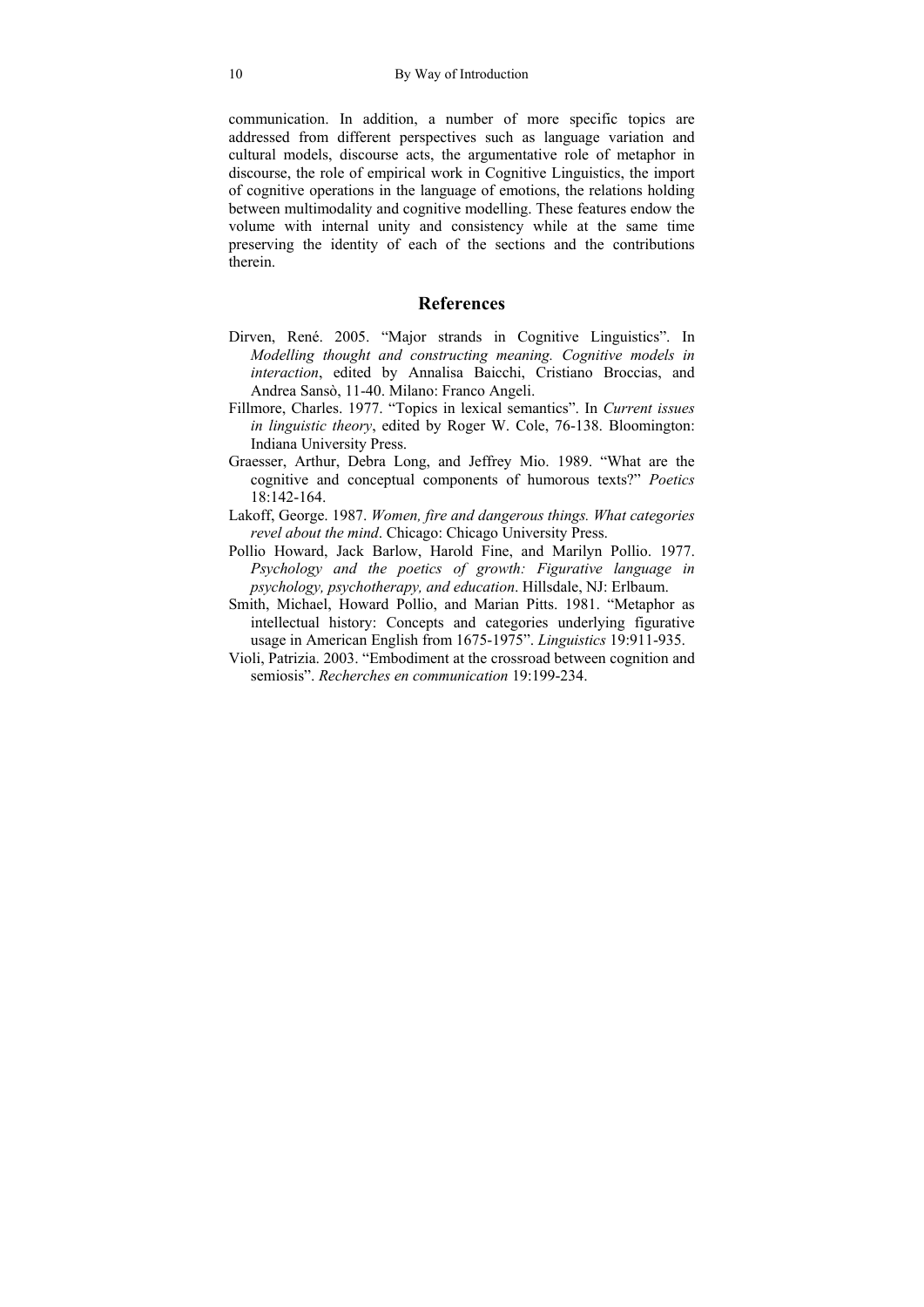## **PART ONE**

# **FIGURATIVITY IN THE LANGUAGE SYSTEM**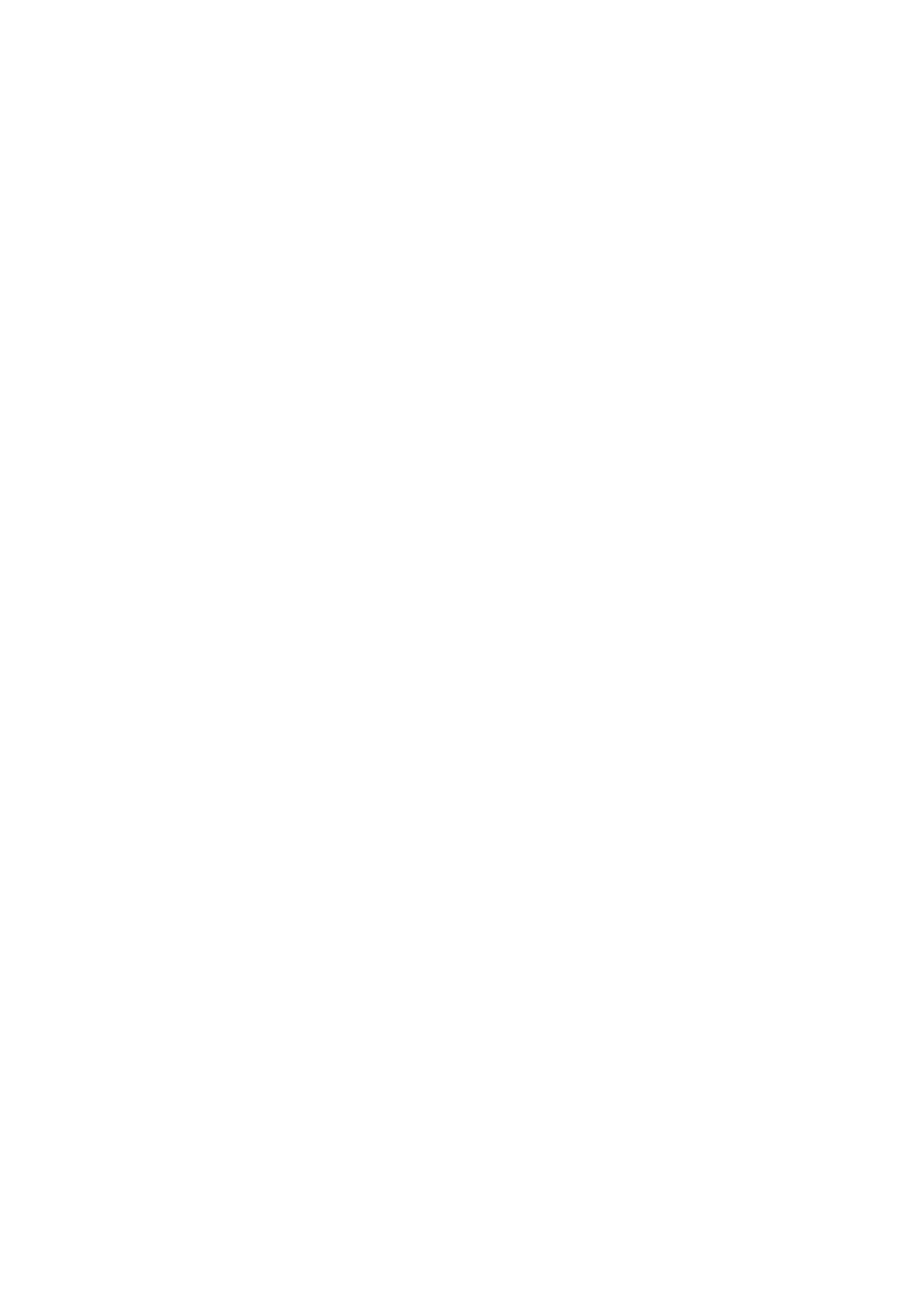### CHAPTER ONE

### FIGURATIVE LANGUAGE IN OLD SAXON: THE CASE OF POSSESSIVE COMPOUNDS

### CATERINA SARACCO

### **1. Introduction**

It is well known that the notion of exocentricity was used for the first time by Bloomfield (1933). He applied it to morphology to describe linguistic expressions like compounds, whereby the whole compound does not hold a hyperonimical relationship with its head, which lies outside the construction (hence the prefix *exo-*). After Bloomfield and his endocentric/exocentric dichotomy, the linguistic literature had a negative tendency to investigate only endocentric combinations. This was due also to the fact that the generativist framework was unable to treat and explain linguistic configurations such as exocentric compounds. In the syntaxoriented analysis of the generativist approach to language, the semantics of exocentric compounds was not easy to explain because the semantic properties of the headword are not represented in the whole compound's  $^{\circ}$ meaning<sup>1</sup>.

It is only since the last thirty years that some researchers have devoted themselves to the morphological analysis of exocentric compounds such as *redskin* (and possessive compounds in particular, hereafter called Pcs) in several languages<sup>2</sup>. But many of them, like Marchand (1960), Selkirk (1982) or Dirven and Verspoor (1998), consider this type of composition a

 $\overline{a}$ 

<sup>&</sup>lt;sup>1</sup> A crucial property of a structure in the Generativist framework is that both the formal and the semantic properties of the headword in a compound need to be represented in the whole compound's structure. It is for this reason that the cases where the semantic properties do not coincide can be a problem for the tenet that words have an internal structure. In Generativism these situations are called *bracketing paradoxes*. See Williams (1981) for a systematic view. 2

See for instance Marchand (1960), Kastovsky (1982), Bauer (2008), Lieber (2009), Andreou and Ralli (2015).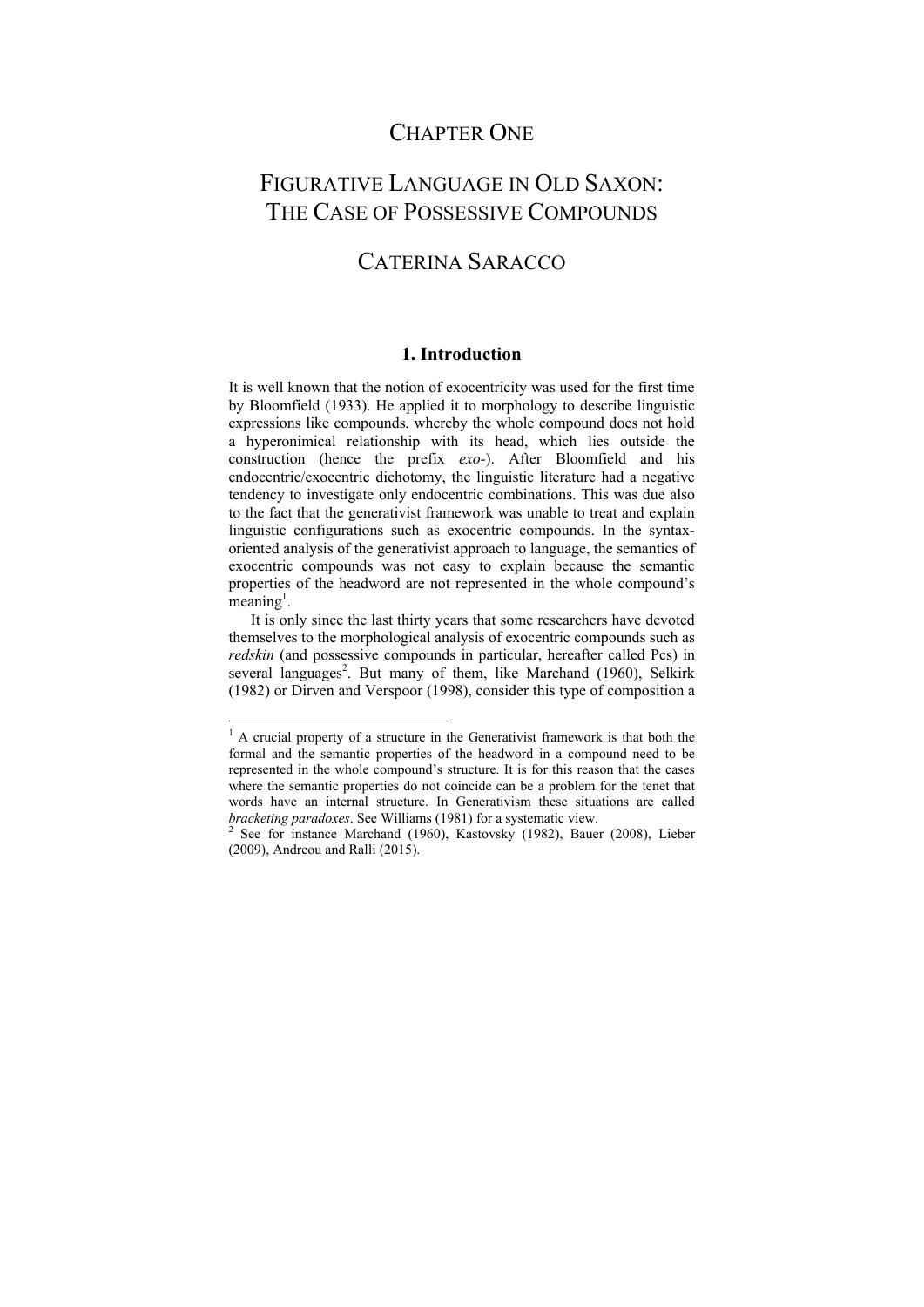semantically opaque phenomenon (in opposition to endocentric compounds like *orange tree*, which are transparent lexical structures), because it goes against the theory of compositionality. In fact, on the basis of the Fregean compositionality principle, the true value of a complex expression can be retrieved by relying on the meanings of the simpler expressions, which make up the complex one (Casadei 2010, 312). Not only is this principle valid for propositions and sentences, but also for lower levels of syntax, such as complex words. In the case of exocentric compounds, the issue of semantic compositionality is yet to be solved. If it is easy to consider *orange tree* an endocentric compound expression, in which we can sum the meaning of "tree" and "orange" to understand the meaning of the whole composite structure, in the case of the Italian words *ventiquattrore* "briefcase", but literally "twenty-four hours" and *quattrocchi* "four-eyes", i.e. "person wearing glasses", the meaning of the compound cannot be deduced from the meaning of its constitutive elements. It is for this reason that Pcs, and exocentric compounds in general, are regarded as non-prototypical compounds, whose semantic analysis reveals to be complex and quite often unconvincing.

The present paper aims to take a closer look at these constructions in an old Germanic language, Old Saxon, and to show that these semantically opaque compounds can be easily analysed as the most prototypical ones (determinative compounds like *orange tree*). By appealing to Cognitive Linguistics and especially to conceptual metaphor and conceptual metonymy theories, I hope I will be able to examine and offer a convincing description and explanation of this less prototypical compounding pattern: in our view, in fact, the meaning of most Pcs is motivated by metaphor or/and metonymy.

The structure of the paper is as follows: the focus of section 2 is placed on the nature of possessive compounds (*bahuvrihi*) in general, while section 3 describes this type of composition in Old Germanic languages and in Old Saxon. Section 4 is devoted to the analysis of instances of metonymies and metaphors that can operate towards the conceptualisation of the meaning of possessive compounds in Old Saxon; finally section 5 offers some concluding observations.

### **2. Possessive Compounds**

Possessive compounds are considered exocentric compounds because they are characterised by the fact that the semantic head is not one of the two lexical elements forming the compound, but it is an external referent. The possessive compound *redskin* does not denote a special type of skin, but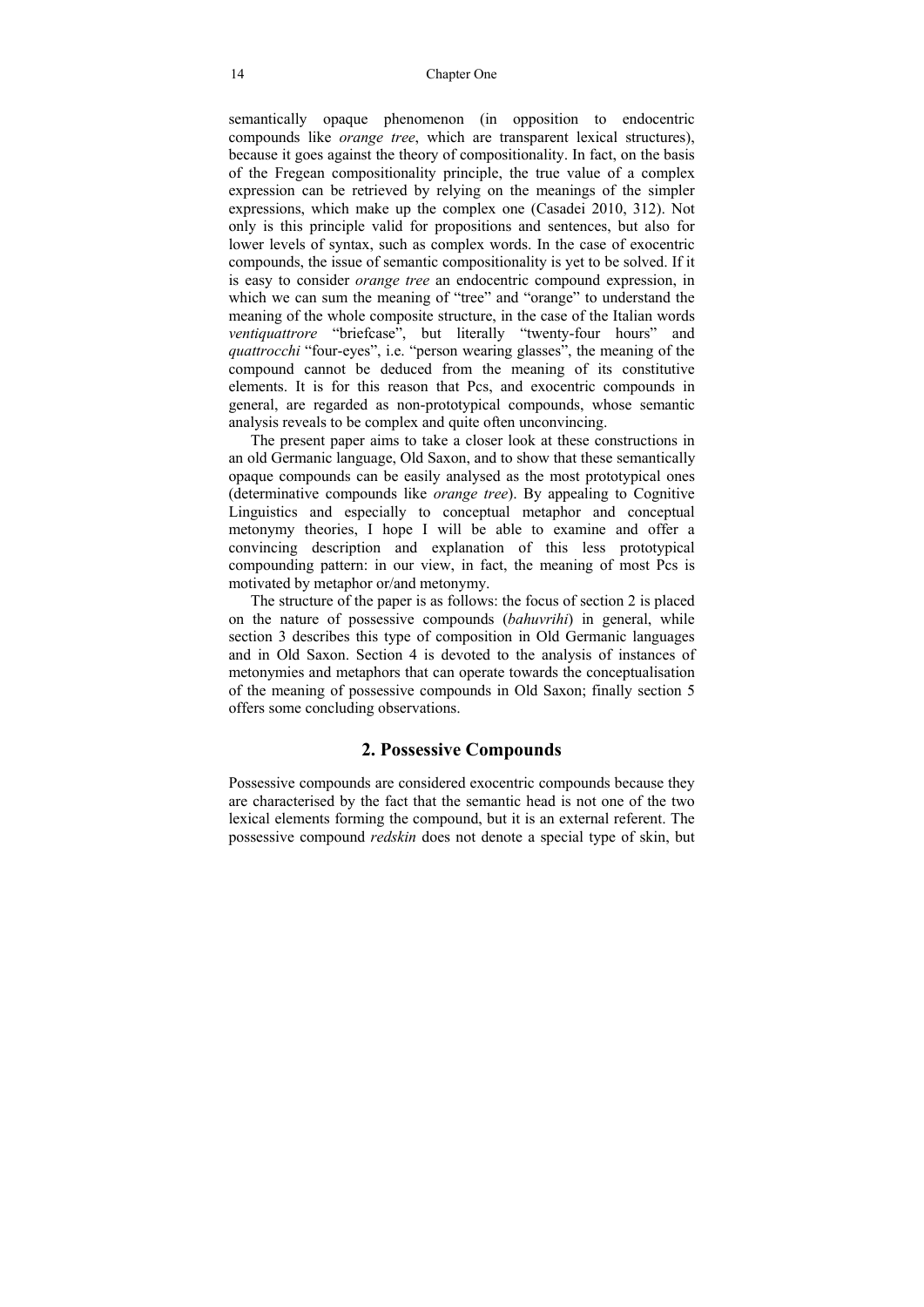rather it refers to someone characterised by or possessor of red skin. The semantic head is not formally expressed. Since a compound like this (or *paleface*, *hunchback*, *highbrow*) cannot be seen as the sum of the meanings of their two immediate constituents but as a predication about a third element, its meaning is not predictable. As the examples above illustrate, possessive compounds are today exclusively nouns and they are used to denote people, animals (like *redbreast*) and plants (like *fivefinger*), profiling their most salient characteristic. With the help of a standfor relationship, this salient property points metonymically to the category of the whole entity (Marchand 1960, Barcelona 2008 and 2011, Bauer 2008).

Although this type of word-formation is known in the literature also with the name *bahuvrīhi*<sup>3</sup>, in this work I prefer using the term *possessive compound*, because it better stresses the relation of "possession" and "having" that holds between the salient feature and the external referent.

### **3. Possessive Compounds in Germanic and in Old Saxon**

The Germanic Pcs represent a pattern of composition that was inherited from the Indo-European types of word-formation. They arose from the determinative compounds (Brugmann 1889, 87) and are present with four different morphological structures in all Old Germanic languages (Gothic, Old High German, Old Frisian, Old English, Old Norse): Adj+N (the most frequent, OS *gēl-hert* "brave"), N+N (OS *balu-hugdig* "hostile"), Num+N (OS *ēn-wordi* "unanimous") and Prep/Adv+N (OS *wiđar-mōd* "hostile"). One of the characteristics of Pcs in Old Germanic languages is that this type of compound is not a nominal one, as in present-day languages, but all Pcs were adjectival items. Only at a later stage could they be nominalised by conversion or by adding a derivational suffix.

Old Saxon, a Germanic language spoken in the northwest coast of Germany and in the Netherlands from  $9<sup>th</sup>$  to  $12<sup>th</sup>$  century, employs the four morphological combinations to produce Pcs; in this work I investigate only the first three structures (Adj+N, N+N, and Num+N)<sup>4</sup>.

<sup>3</sup>  *Bahuvrīhi* is a Sanskrit term, first used by the grammarian *Pānini* in his treatise of Sanskrit grammar *Ashtadhyayi* (4<sup>th</sup> century B.C.); it literally means "much rice", but it denotes a person "who has much rice", i.e. "a rich person".

<sup>&</sup>lt;sup>4</sup> The fourth combination, Prep/Adv+N, is not considered here because it will be the object of another future research project about prefixation in Old Germanic languages.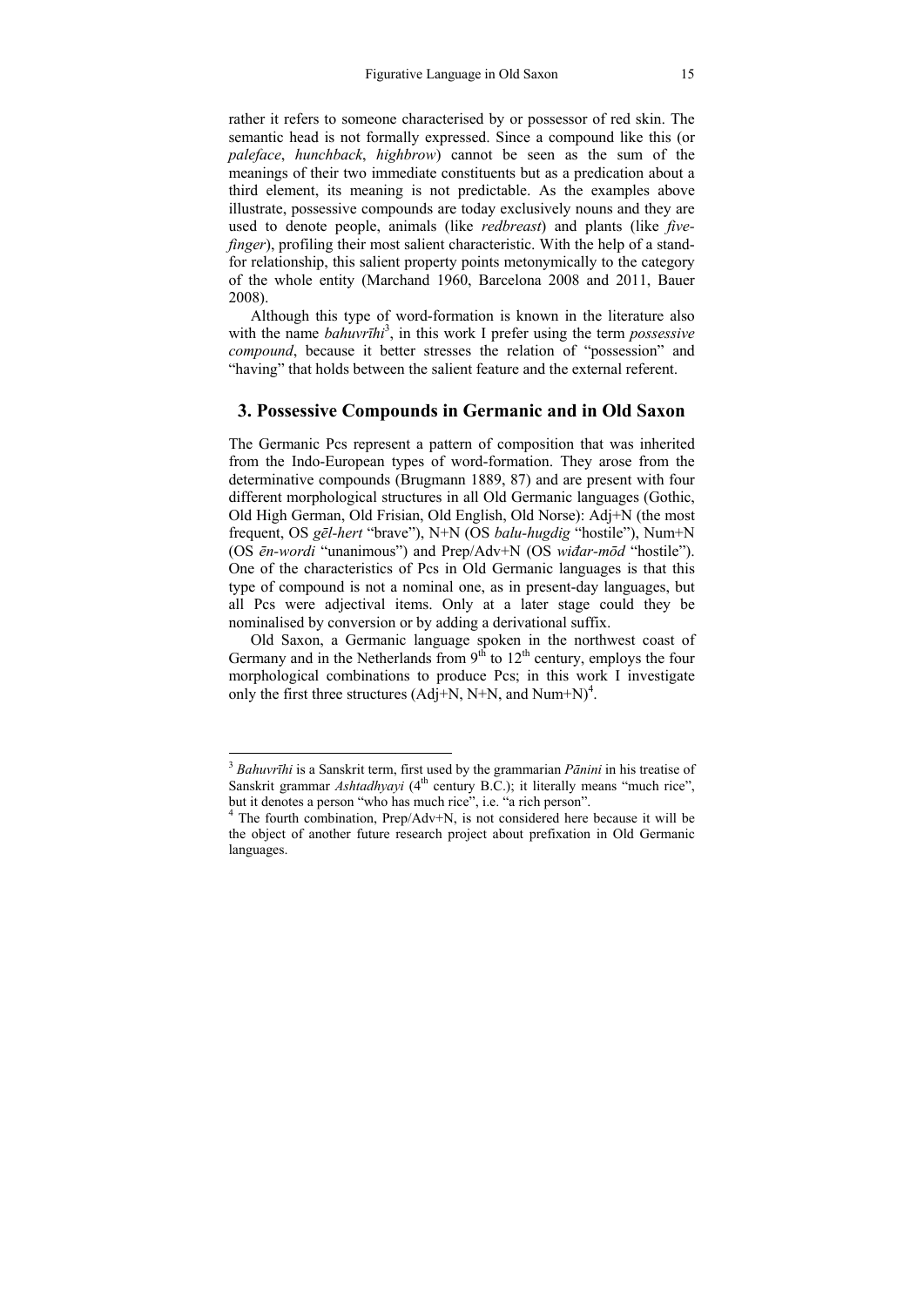From Carr (1938) and Ilkow (1968) I have collected 41 Pcs that can be subdivided into three different groups: *pure* Pcs, *extended* Pcs and *reversed* Pcs, according to Petersen (1914-1915).

The pure type does not present a derivational suffix, which can motivate the whole compound as an adjective: OS *gēl-hert* "brave", literally "having the heart (*herta*) courageous", is the union of an adjective and a head noun, but the output is adjectival. These Pcs are numerous not only in Old Saxon but also in the other Old Germanic languages.

The adjectival motivation is present instead in the extended type, which has an adjectival derivational suffix after the head noun: in Old Saxon the *-ja* suffix (the oldest one, see *glad-mōdi* "happy") and the *-ig*  suffix (*slīð-mōdig* "bad") are used.

To motivate an Adj+N pure Pc fully as an adjective, it was possible to change the constituent order as well, so that the adjective occupies the head position: OS *mōd-stark* "hostile" is a case of the reversed type of Pc.

To give an overview of the OS possessive compounds, I list below the 41 compounds according Petersen's classification:

- pure OS possessive compounds: *dol-mōd* "foolish", *fitil-fōt* "having white feet", *frō-mōd* "happy", *gēl-hert* "brave", "bold", *gēl-mōd* "bold", *glad-mōd* "happy", *gram-hert* "hostile", *hard-mōd* "brave", *hēlag-ferah* "of holy mind", *hriuwig-mōd* "sad", *jāmar-mōd* "sad", *sērag-mōd* "sad", "sorrowful", *slīđ-mōd* "bad", "fierce", *stark-mōd* "brave", *thrīst-mōd* "brave", "bold", *wēk-mōd* "cowardly", *wrēđmōd* "bad", "furious";
- extended OS possessive compounds: *arm-hugdig* "sad", *baluhugdig* "hostile", *eli-landig*/*eli-lendi* "stranger", "foreign", *ēnwordi* "unanimous", *gēl-mōdig* "cheerful", *glad-mōdi* "happy", *gōd-sprāki* "having good words", "speaking well", *gōd-willig* "having good will", *gram-hugdig* "hostile", *hard-mōdig* "brave", *māð-mundi* "gentle", *mid-firi* "adult", "middle-aged", *niđ-hugdig* "bad", "evil", *sam-wordi*/-*wurdig* "unanimous", *slīđ-mōdig* "fierce", *wrēđ-hugdig* "malignant", "wicked";
- reversed OS possessive compounds: *bōk-spāhi* "who can write and read", *hugi-derbi* "war-minded", *mōd-karag* "sorrowful", *mōdspahi* "clever", *mōd-stark* "hostile", *word-spāh* "eloquent", *wordwīs* "eloquent".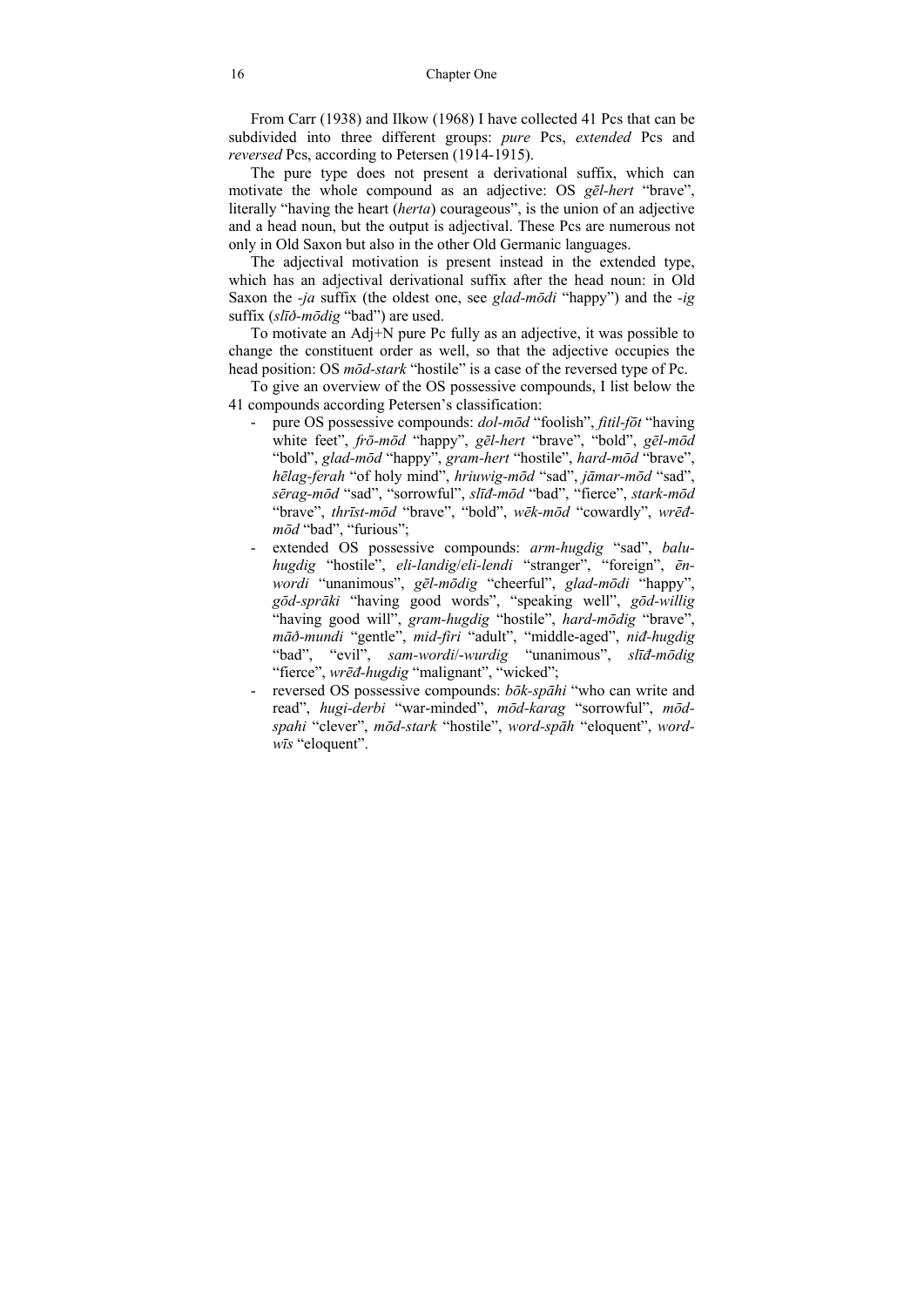### **4. Cognitive Metaphors and Metonymies in OS Possessive Compounds: An Overview**

In what follows I discuss how conceptual metaphors and metonymies<sup>5</sup> motivate the meaning of an Old Saxon Pc.

A conceptual metaphor or a conceptual metonymy (or both) can mould the compound's head or its modifier, the whole compound or the relation between the constituents of the compound. This fact leads to the possibility to produce an inventory of several patterns of figurative possessive compounds in Old Saxon taking into account the place where the conceptual metonymic or metaphorical process operates.

First of all, we must keep in mind that the compound's heads are parts of the whole entity the Pc refers to: *frō-mōd* is "happy" but literally "having the happy spirit", so "spirit" and the "happy person" are in a metonymic PART-WHOLE relationship. Another example from the corpus is OS *fitil-fōt* "having white feet": the characteristic of "white feet" is conceptualised literally, but the body part and its possessor are obviously in a metonymic PART-WHOLE connection. There are also more complex cases: OS *bōk-spāhi* "who can write and read", but literally "having a book that makes clever" has a nominal element  $b\bar{o}k$ , which is not an *inalienable* part of a person, but an object that is part of the same *frame*  (Fillmore 1977) or the LITERACY ICM (Idealised Cognitive Model, Lakoff 1987).

As Radden and Kövecses (1999) claim, a conceptual metonymy can act upon either an ICM and its parts or on two parts of an ICM. In the *frōmōd* case, therefore, a PART-WHOLE metonymy between the noun component of a Pc and the whole compound is present; the compound *bōk-spāhi,* instead, a PART-PART metonymy holds between two elements of the same *frame* LITERACY (pupil and book).

Old Saxon figurative Pcs can also be systematically arranged in types, and this typology is built on the basis of the lexical element in the compound that is affected by a conceptual metaphor and/or metonymy. This type of analysis was already successfully applied by Benczes (2006) to the study of English metaphorical and metonymical N+N compounds and by Barcelona (2008 and 2011) to the investigation of the figurative language in Spanish and English nominal *bahuvrīhi*. Also Geeraerts (2002) analysed the interaction of metaphors and metonymies in compounds, with many examples from the Dutch language.

<sup>&</sup>lt;sup>5</sup> For a definition of conceptual metaphor and metonymy see Kövecses (2000 and 2010), Radden and Kövecses (1999).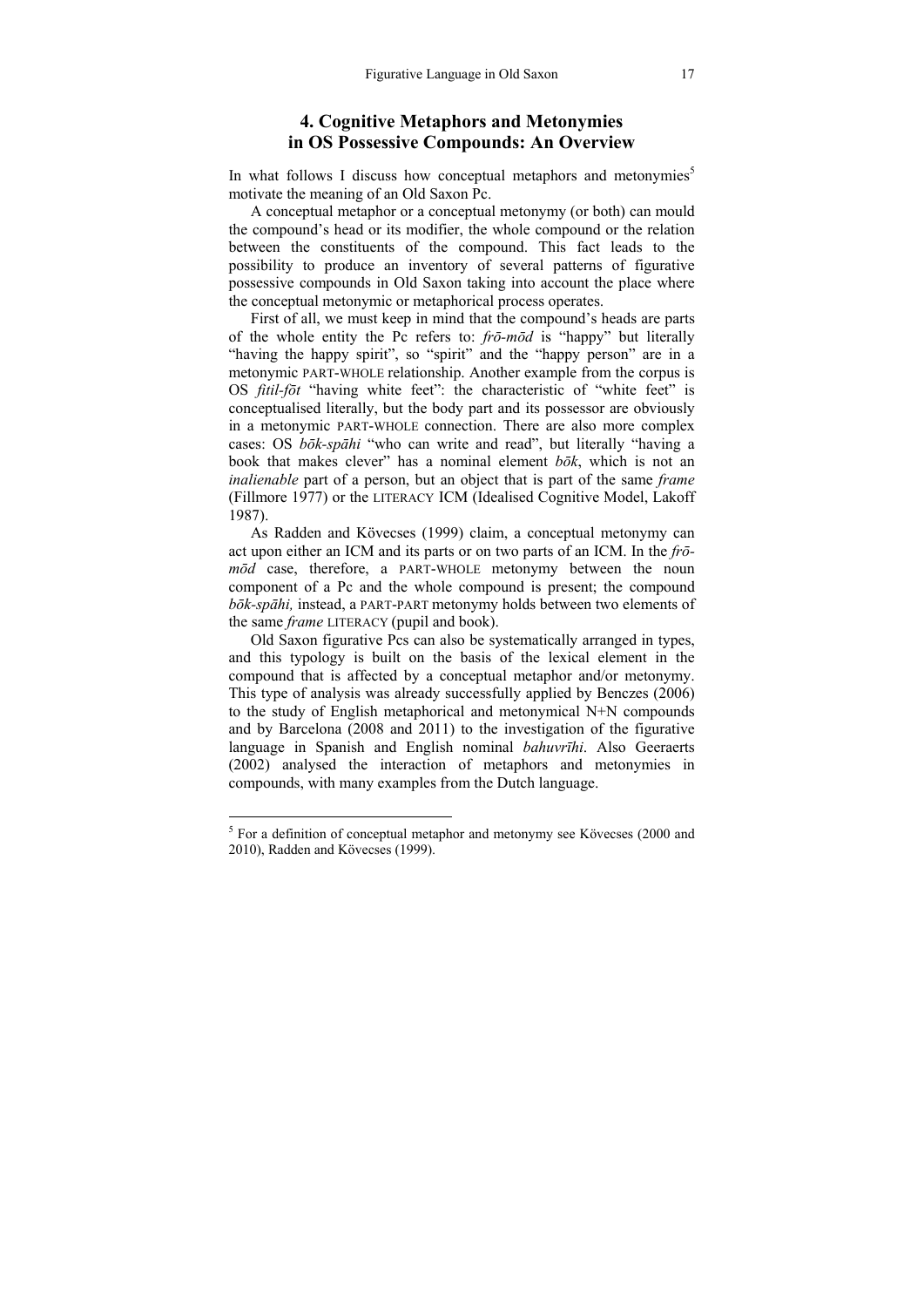#### 18 Chapter One

In my small corpus of OS Pcs I have identified five patterns of figurative types, whereby the conceptual metaphor/metonymy acts upon the possessive compound, specifically: (1) on the modifying compound member; (2) on the head; (3) on both elements of the compound; (4) on the compound as a whole entity; and (5) on the relation between the two members of the compound. I discuss at least one example from each group in the following subsections.

### **4.1 Metonymy-based head and literal modifier: OS** *gēl-hert* **"happy"**

We have so far noticed that the nominal element of a Pc is always in a metonymical relationship with the entity the whole compound refers to. There are also compounds whose noun member is affected by a double metonymical process, as in OS *gēl-hert* "happy", lit. "having a happy heart". The Old Saxon word for heart, *herta*, is not only a part of the human being, who "possesses" it (PART FOR WHOLE), but it also stands in a metonymic relationship with the compound's overall meaning and its HAPPINESS frame. With recourse to the folk model of the human heart as the seat and producer of our emotions, happiness (as well as other emotions and feelings) could be considered a product of the heart. This happens because the heart is seen as the most salient human body part, at least in the Western culture, concerning the production and storage of feelings and emotions (Niemeier 2000). The nominal member also serves as a salient reference point to access the target in the same domain (Langacker 1993, 30): in this case we are dealing with a PRODUCT FOR PRODUCER conceptual metonymy. The modifying element *gēl* "happy" helps instead to build the meaning of the whole compound literally.

#### **4.2 Metonymy-based head and metonymy-based modifier: OS** *ēn-wordi* **"unanimous"**

This subsection is devoted to possessive compound expressions presenting both the noun constituent and the modifying element as metonymic in the meaning of the whole compound.

OS *ēn-wordi* "unanimous", "in unison", is an adjective which means literally "somebody who has only one (*ēn*) word", and is used to describe people that agree with someone else with words. In this case the OS noun *word* is strongly embedded in the ACTION frame (in particular the AGREEING frame), where we need to speak (and to produce words) to agree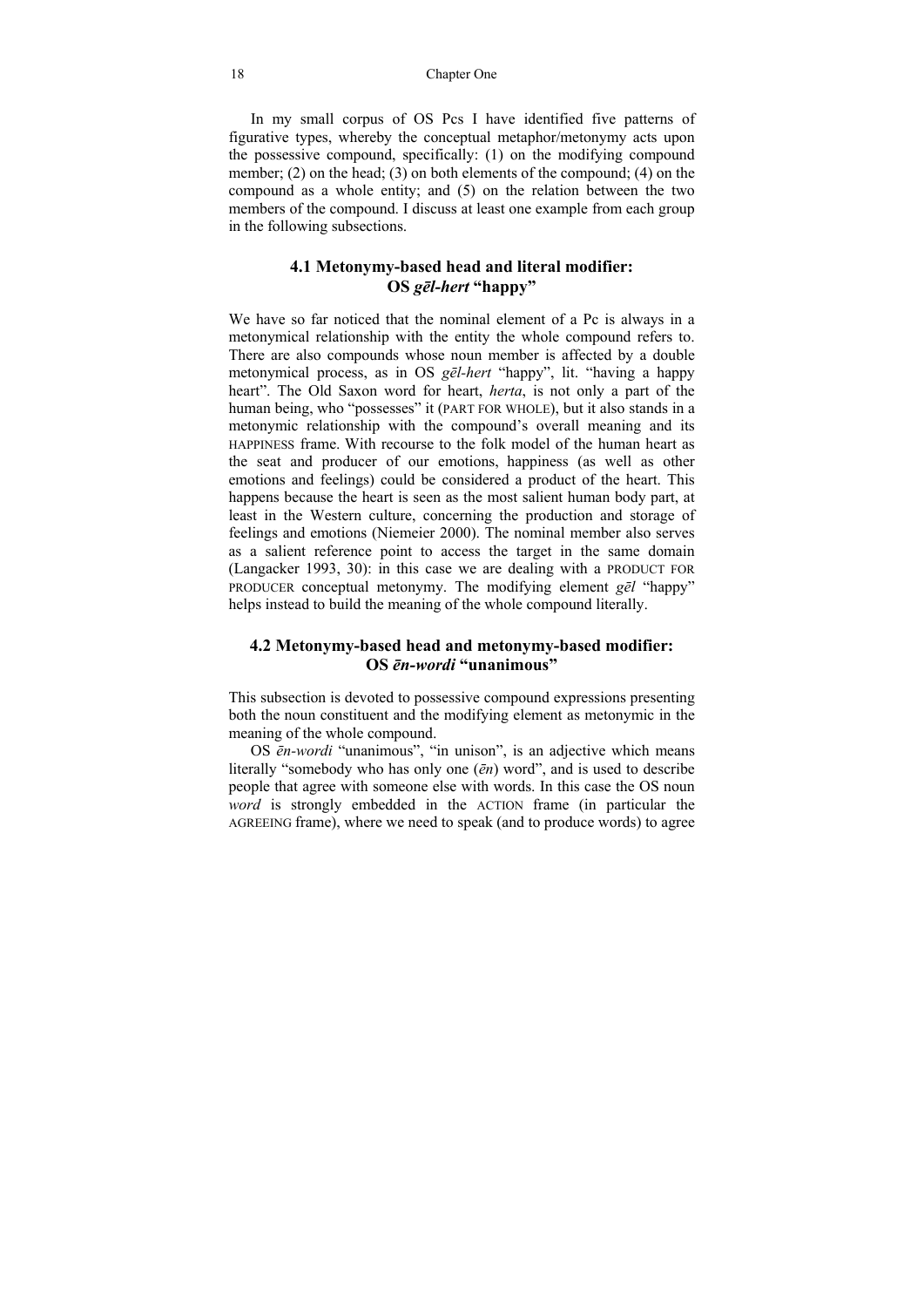with other people. The conceptual metonymy involved here is therefore INSTRUMENT OF AN ACTION FOR THE RESULT OF THE ACTION.

In OS *ēn-wordi* "unanimous" the modifying member is also metonymic, because *ēn* "one" stands for the entire group of people that have the same opinion and express it in words. The numeral adjective *one* has therefore here the meaning "unity" and causes an INDIVIDUAL FOR GROUP conceptual metonymy.

#### **4.3 Metonymy-based relation between the two elements of the compound: OS** *bōk-spāhi* **"who can write and read"**

We now turn our attention to metonymies that can act between the two constituents of a Pc. As I have mentioned in section 4, a conceptual metonymy can operate also between two parts of an ICM to create a PART-PART metonymic relationship and the OS Pc *bōk-spāhi* is a good instance, because there is a PART-PART metonymy, between the element "book" (OS *bōk*) and someone who has been educated (the external referent), of the same LITERACY ICM. But in the case of OS *bōk-spāhi* "who can write and read" also the adjectival modifier *spāhi* "clever" and the modified *bōk* are parts of the LITERACY ICM, because the compound literally denotes someone "having a book which makes clever". I cannot be a clever and cultured person if I do not have a book to get more practice in reading and writing; therefore both constituents, the noun and the adjective, are parts of the LITERACY ICM with a CAUSE-EFFECT metonymic relationship.

### **4.4 Metaphor-based modifier and metonymy-based head: OS** *wēk-mōd* **"cowardly"**

In this section I place the focus on Pcs in those Old Saxon where the modifying element is metaphorically understood and the compound's noun head is conceptualised metonymically.

OS *wēk-mōd* "cowardly" means literally "having the soft, tender spirit". The human spirit is therefore conceptualised as an object, having a soft and malleable surface that can be manipulated metaphorically by external negative events or objects causing fear and cowardice. The conceptual metaphor SOFTNESS IS COWARDICE is comparable with OS *stark-mōd* "brave", but literally "having the strong spirit". In this case the human spirit has a stronger surface, which is better resistant to events causing fear and terror and making the human being capable of being "brave" (STRONGNESS IS BRAVERY).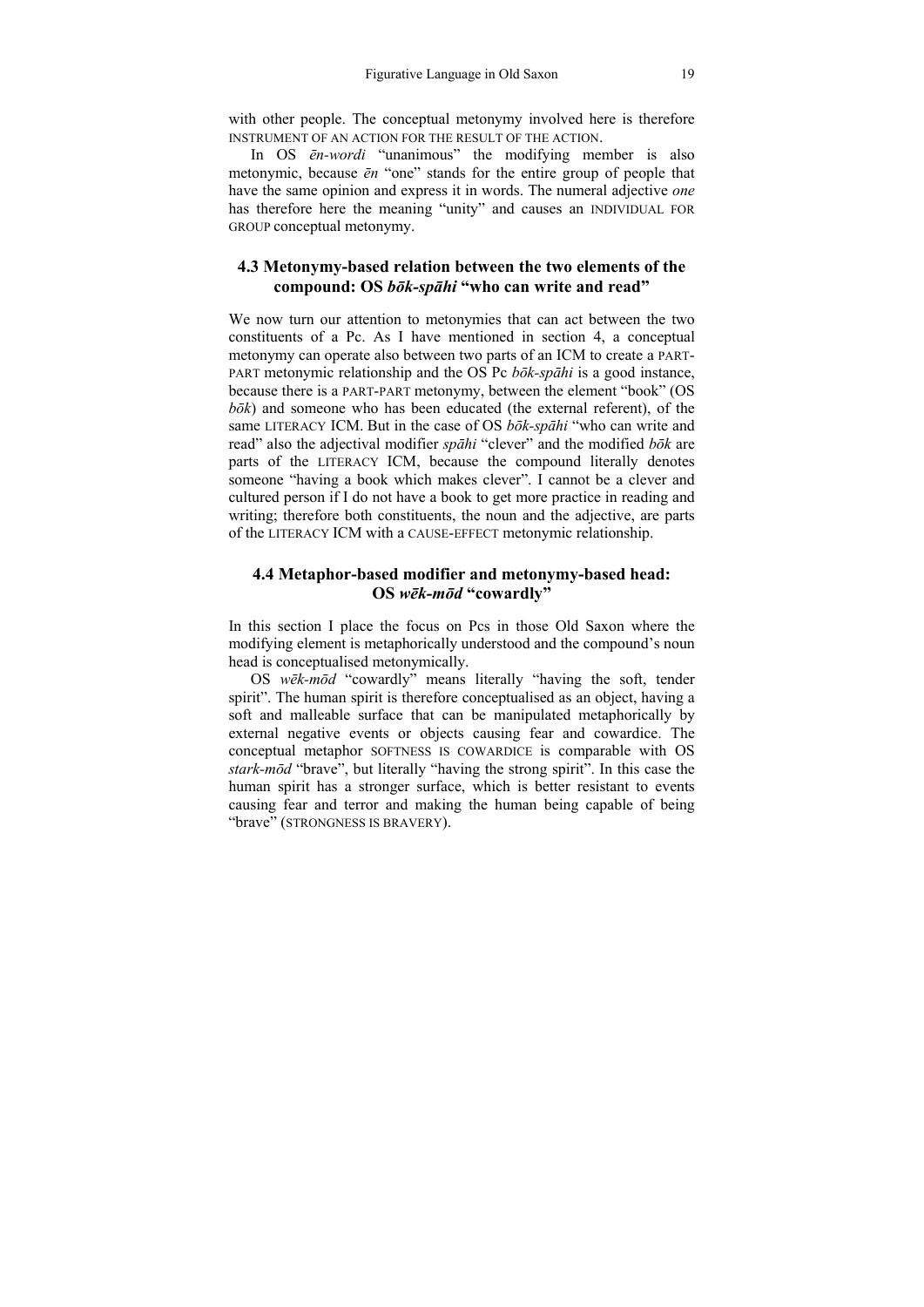We must notice that COWARDICE and BRAVERY are human "sensations" that are caused by external facts. When we try to understand the meaning of the expression *wēk-mōd* (similar to English "weak-tempered") we know, perhaps implicitly, that weakness and softness cause our cowardice. To elaborate the COWARDICE concept we highlight only the emotional effects of a negative event or object on the human being: the conceptual metaphor SOFTNESS IS COWARDICE is therefore also motivated by a conceptual metonymy EFFECT FOR CAUSE, where "the soft spirit" is the entity that influences its possessor with cowardice.

Concerning the compound head *mōd* "spirit", it has been noticed (Saracco and Agnesina, forthcoming) that in Old Saxon this word was used as a synonym for *herta* "heart". Again, thanks to the folk model that sees the heart as the ultimate source of our emotion, OS *mōd* is a sort of human soul, the product of the human heart, a spiritual internal force that drives persons to fulfill their needs and to feel emotions: for this reason *mōd* can stand sometimes for *herta* by a conceptual metonymy PRODUCT FOR PRODUCER. I quote some examples from *Heliand* manuscript C (Sievers 1935), the longest epic poem in Old Saxon, written in the first decades of the 9<sup>th</sup> century. In (1) and (2) the word  $m\bar{o}d$  "soul", "spirit can be substituted with *herta* "heart" without problems. In (1) an angel says to Joseph that he should love Mary with his heart or human soul (because of the earthly nature of the feeling); in example (2) Mary is in trouble because she lost Jesus in Jerusalem and her heart or spirit is sorrowful:

- (1) *H*., v. 318 C: OS *endi hēt sie ina haldan uuel, minnion sie an is mode*  "[…] and (he) ordered him to keep her well, to love her in his heart/soul".
- (2) *H*., v. 803 C: OS *uuarth Mariun thuo muod an sorgon*  "Then Mary's soul/heart was in trouble".

OS *mōd* is therefore one of the two entities (see section 4.5) that were responsible for the production and preservation of human emotions and desires of the individual in the Old Saxon culture. Cowardice is therefore a condition "produced" by a *wēk mōd*, a weak spirit; between the whole compound and the head noun a PRODUCER FOR PRODUCT conceptual metonymy operates.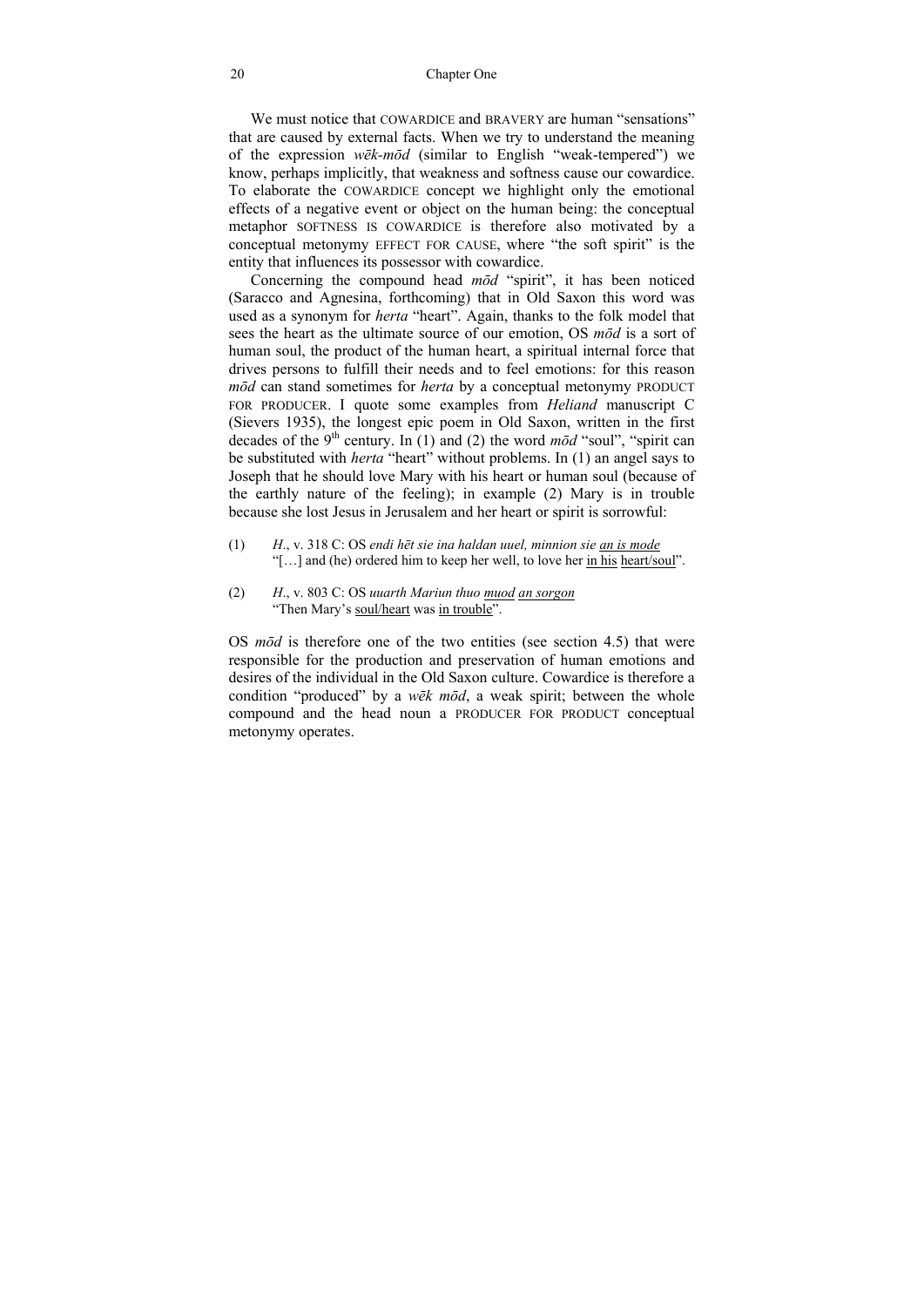#### **4.5 Metaphor-based modifier and metonymy-based head: OS** *arm-hugdig* **"sad"**

OS *arm-hugdig* "sad" means literally "having a miserable, poor mind". Likewise *wēk-mōd*, it is a Pc with an Adj+N morphological structure, where the adjective denotes a nominal head noun's quality. In this case the Saxon mind is conceived of as "poor": therefore we infer that if we have a poor mind we are sad. The POVERTY IS SADNESS metaphor seems to be unusual in present-day English, but the similarity between the two concepts is structural and based on the UP-DOWN *orientational metaphor*  (Kövecses 2010, 40, 83). This kind of metaphor serves to give a basic human spatial orientation to an abstract target concept, e.g. emotions, and to conceptualise it.

In our Western culture, societies are structured hierarchically in a sort of *scale*. People are collocated at a certain layer on the basis of the amount of money they possess: when people want to climb along the scale, they try to earn *more* and to make money, to go *upstairs*. If something goes wrong, it could happen to lose (to have *less*) money and to go *downstairs*.

The WEALTH and the POVERTY concepts are therefore conceptualised by means of the MORE IS UP and LESS IS DOWN orientational metaphors.

In the same way, the HAPPINESS and SADNESS concepts are characterised (are conceptualised) by an upward/downward orientation in several languages (see 3 and 4), e.g.:

- (3) a. It. *Luca ha il morale alto oggi.*  "Luke is in high spirits today." HAPPY IS UP
	- b. It. *Ho l'umore sotto i piedi.*  "My spirit is under the feet." SAD IS DOWN

| (4) | Germ. Es hebt ihm die Stimmung.      |
|-----|--------------------------------------|
|     | "It raises his spirits." HAPPY IS UP |
|     |                                      |

b. Germ. *Die Nachricht hat ihn niedergedrückt.* "The news were getting him down." SAD IS DOWN

We can think about our social uneasiness as regarding our personal bad mood: the similarity between poverty and sadness is due to the basic UP-DOWN orientational metaphor.

The noun element of the composition, OS *hugi*, is a very important word in the Old Saxon vocabulary, but its meaning is difficult to define. For example, Tiefenbach (2010, 186) translates *hugi* as "intention", "mind", "thought", "feeling", but it is hard to say what this word in the Old Saxon world really referred to. Saracco and Agnesina (forthcoming) provide an elaboration of all the conceptualisations of the term *hugi* in Old